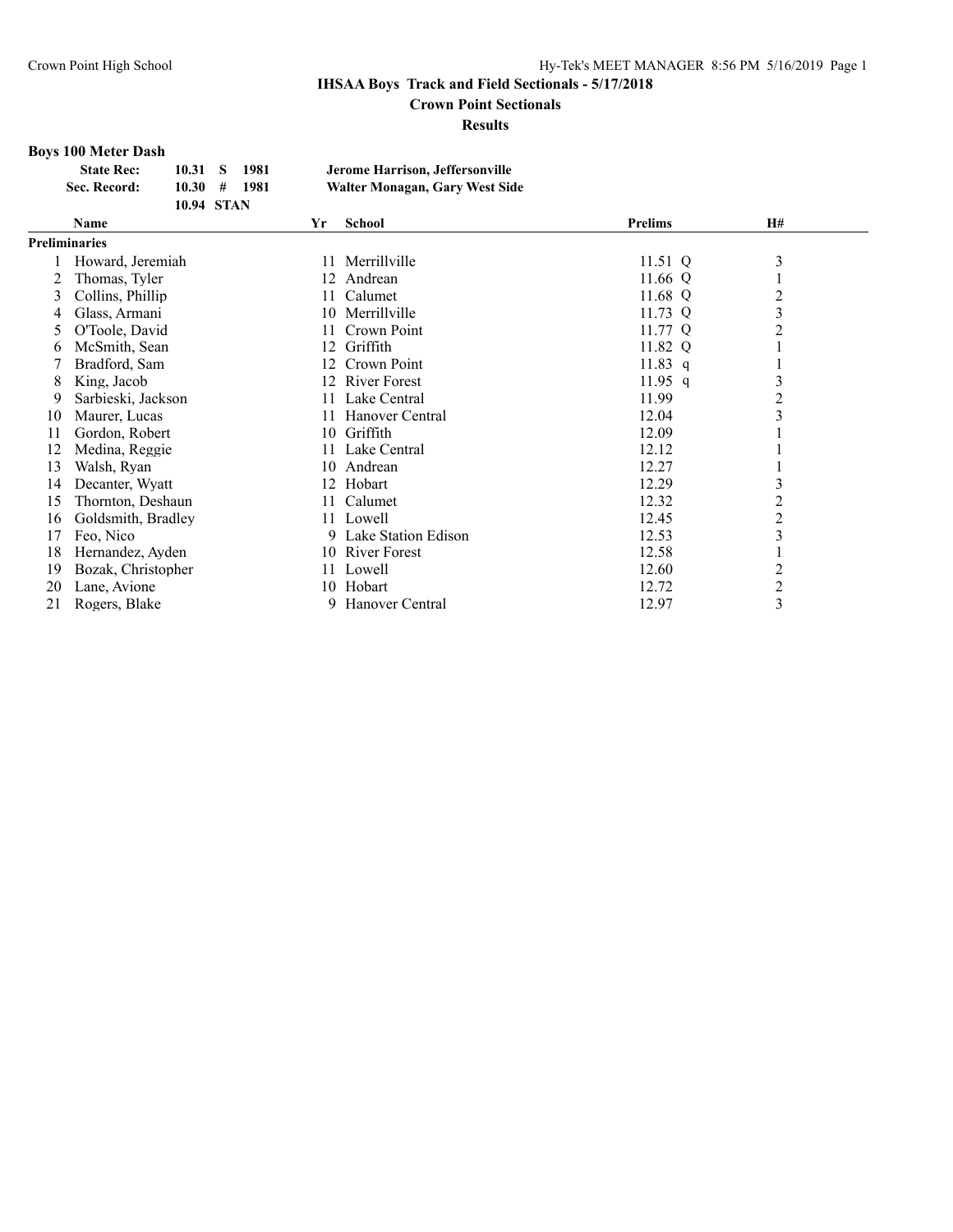## **Crown Point Sectionals**

#### **Results**

## **Boys 100 Meter Dash**

| <b>State Rec:</b> | 10.31 S       | 1981 | Jerome Harrison, Jeffersonville |
|-------------------|---------------|------|---------------------------------|
| Sec. Record:      | $10.30 \pm 1$ | 1981 | Walter Monagan, Gary West Side  |
|                   | 10.94 STAN    |      |                                 |

|               | <b>Name</b>        | Yr. | School          | <b>Finals</b> |  |
|---------------|--------------------|-----|-----------------|---------------|--|
| <b>Finals</b> |                    |     |                 |               |  |
|               | Thomas, Tyler      |     | 12 Andrean      | 11.18         |  |
|               | 2 Collins, Phillip |     | 11 Calumet      | 11.50         |  |
|               | 3 Howard, Jeremiah |     | 11 Merrillyille | 11.54         |  |
|               | 4 O'Toole, David   |     | 11 Crown Point  | 11.73         |  |
|               | 5 Glass, Armani    |     | 10 Merrillyille | 11.87         |  |
|               | 6 McSmith, Sean    |     | 12 Griffith     | 12.12         |  |
|               | 7 King, Jacob      |     | 12 River Forest | 12.16         |  |
|               | Bradford, Sam      |     | 12 Crown Point  | 12.22         |  |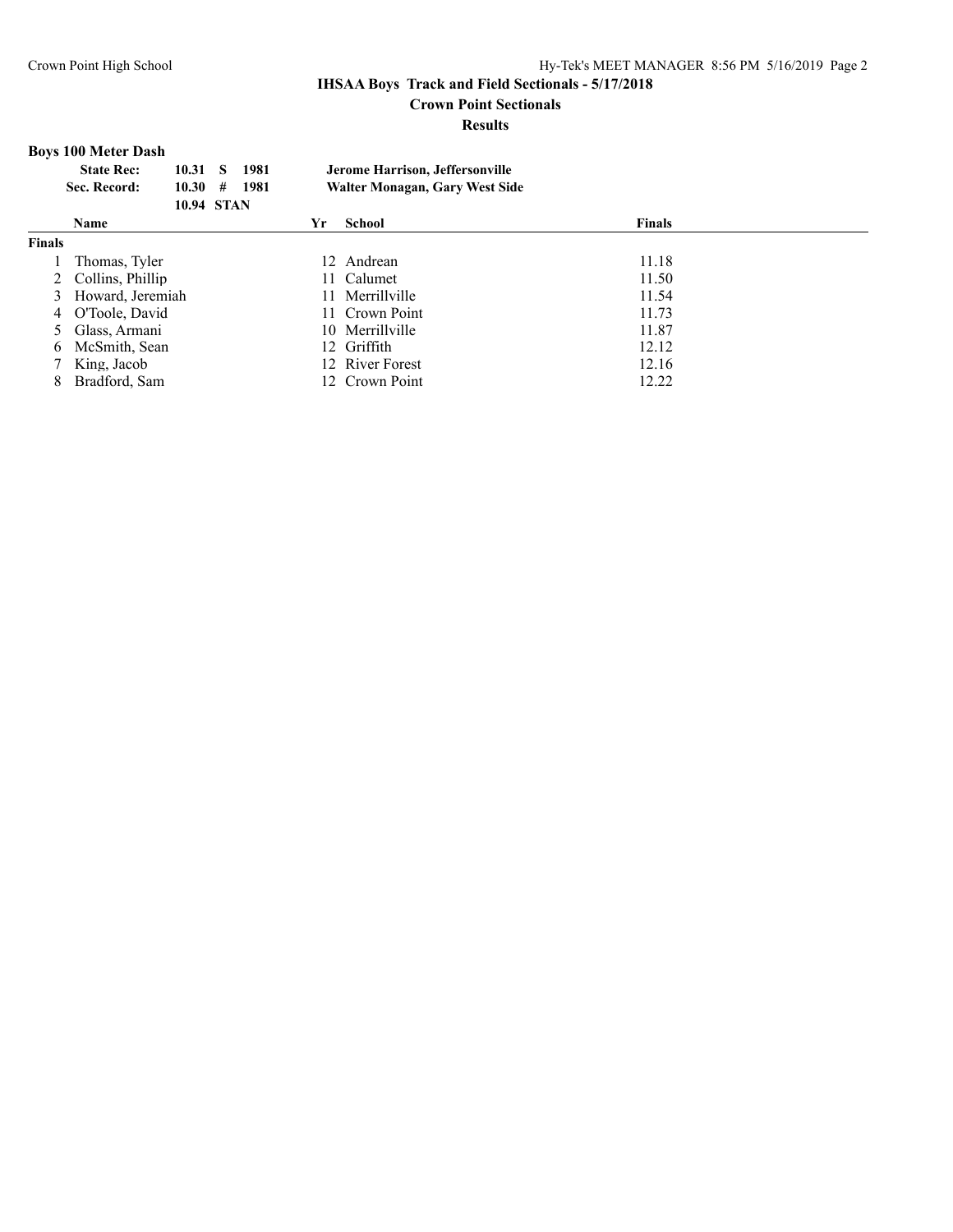**Crown Point Sectionals**

**Results**

# **Boys 200 Meter Dash**

| <b>State Rec:</b> | 21.10 S<br>1982      | <b>Jeffery Patrick, Gary Roosevelt</b>  |
|-------------------|----------------------|-----------------------------------------|
| Sec. Record:      | $21.24$ #<br>- 1980- | <b>Terrence Duckett, Gary West Side</b> |
|                   | 22.08 STAN           |                                         |

|               | <b>Name</b>       | Yr  | <b>School</b>       | <b>Prelims</b> | <b>H#</b>      |
|---------------|-------------------|-----|---------------------|----------------|----------------|
| Preliminaries |                   |     |                     |                |                |
|               | Collins, Phillip  | 11. | Calumet             | 23.10 Q        | 2              |
|               | Thomas, Tyler     |     | 12 Andrean          | 23.29 Q        |                |
| 3             | Davis, Devon      |     | 10 Merrillville     | 23.58 Q        | 3              |
| 4             | Clark, Jaden      | 11  | Merrillville        | 23.33 Q        |                |
| 5             | Farmer, Ryan      |     | 10 Lowell           | 23.69 Q        | 3              |
| 6             | Williams, Chagwan | 11  | Crown Point         | 23.74 Q        | $\overline{2}$ |
|               | O'Toole, David    | 11. | Crown Point         | $23.81$ q      | $\overline{2}$ |
| 8             | King, Jacob       |     | 12 River Forest     | $23.86$ q      | 3              |
| 9             | Ambassi, Steven   |     | 12 Lowell           | 23.97          | 2              |
| 10            | Medina, Reggie    |     | 11 Lake Central     | 24.14          |                |
| 11            | Thornton, Deshaun | 11  | Calumet             | 24.29          | 3              |
| 12            | McSmith, Sean     |     | 12 Griffith         | 24.44          |                |
| 13            | Watson, Charles   | 9.  | Hanover Central     | 24.59          | 2              |
| 14            | Moore, Brandon    | 11  | Griffith            | 24.60          | 3              |
| 15            | Williams, Cameron |     | 10 Lake Central     | 24.79          | 2              |
| 16            | Hernandez, Ayden  |     | 10 River Forest     | 24.92          |                |
| 17            | Wright, Dylan     |     | 10 Hobart           | 25.03          |                |
| 18            | Fanta, Austin     |     | 10 Hanover Central  | 25.19          | 3              |
| 19            | Walsh, Ryan       |     | 10 Andrean          | 25.26          |                |
| 20            | Marcayda, Jacob   |     | 9 Hobart            | 26.26          | $\overline{c}$ |
| 21            | Gibson, DeJuan    | 9.  | Lake Station Edison | 27.84          | $\overline{3}$ |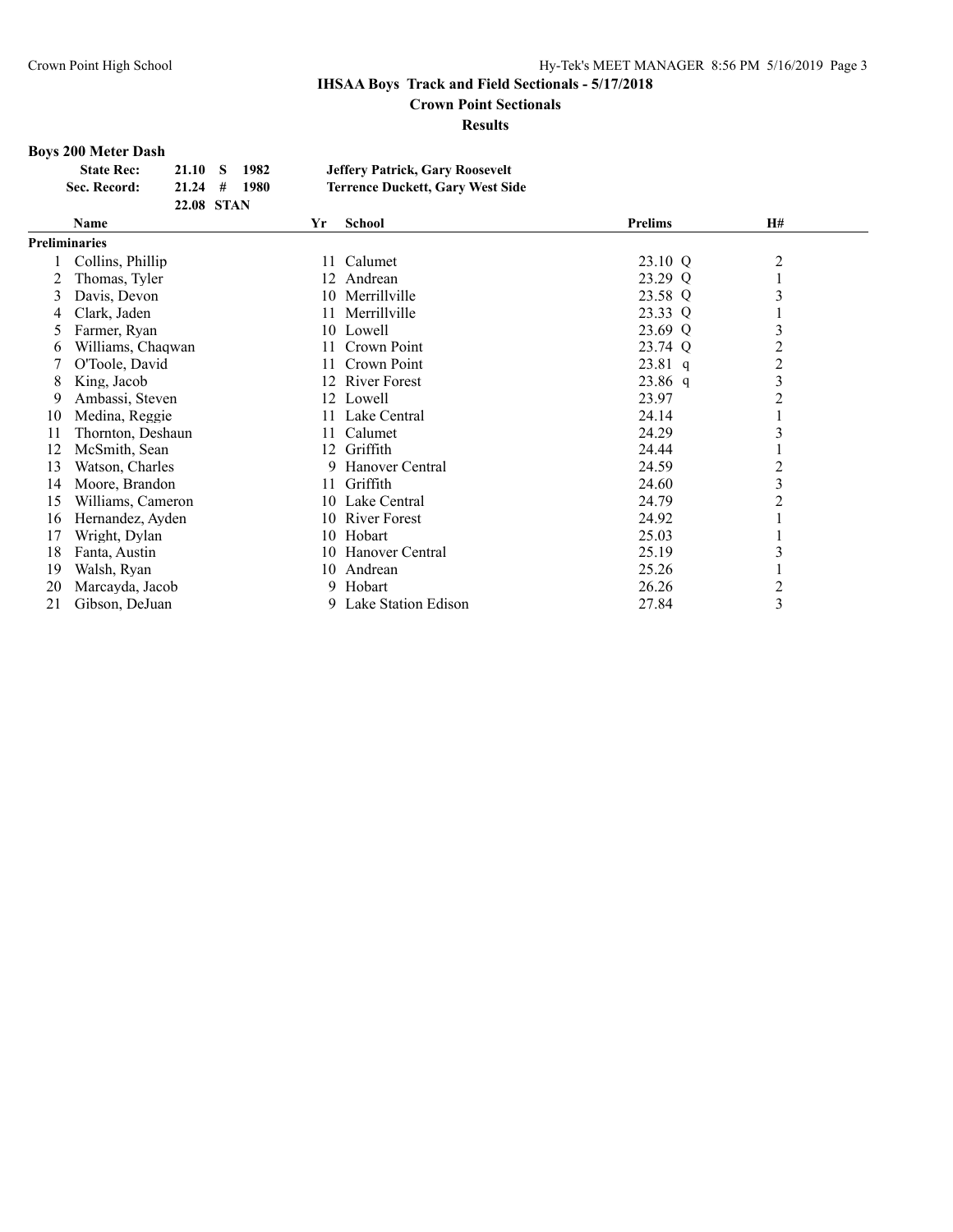## **Crown Point Sectionals**

#### **Results**

# **Boys 200 Meter Dash**

| <b>State Rec:</b> | 21.10 S<br>1982     | <b>Jeffery Patrick, Gary Roosevelt</b>  |
|-------------------|---------------------|-----------------------------------------|
| Sec. Record:      | $21.24$ #<br>- 1980 | <b>Terrence Duckett, Gary West Side</b> |
|                   | 22.08 STAN          |                                         |

|        | Name               | Yr | School          | <b>Finals</b> |
|--------|--------------------|----|-----------------|---------------|
| Finals |                    |    |                 |               |
|        | Thomas, Tyler      |    | 12 Andrean      | 22.48         |
|        | 2 Davis, Devon     |    | 10 Merrillyille | 22.75         |
|        | 3 Collins, Phillip |    | 11 Calumet      | 22.84         |
| 4      | Farmer, Ryan       |    | 10 Lowell       | 22.89         |
| 5      | Williams, Chagwan  |    | 11 Crown Point  | 22.98         |
| 6      | Clark, Jaden       |    | 11 Merrillville | 23.07         |
|        | O'Toole, David     |    | 11 Crown Point  | 23.60         |
| 8      | King, Jacob        |    | 12 River Forest | 25.05         |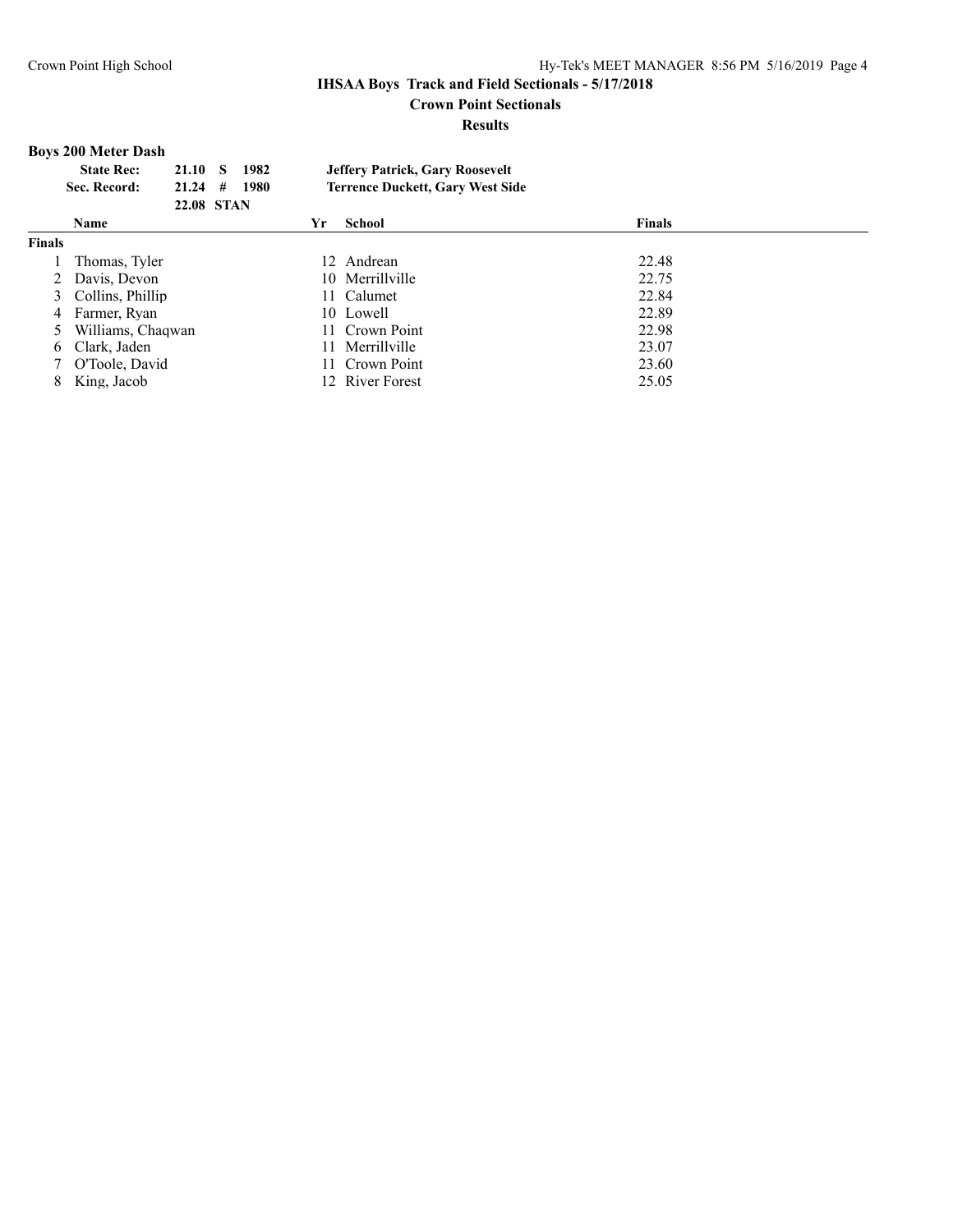**Crown Point Sectionals**

**Results**

# **Boys 400 Meter Dash**

| <b>State Rec:</b> | 46.99 S    | 2002                       | David Neville, Merrillyille               |
|-------------------|------------|----------------------------|-------------------------------------------|
| Sec. Record:      |            | $47.34 \quad # \quad 2004$ | <b>Anthony Flournoy, Gary Lew Wallace</b> |
|                   | 49.40 STAN |                            |                                           |

|               | Name              | Yr | <b>School</b>          | <b>Finals</b> | H#                      |
|---------------|-------------------|----|------------------------|---------------|-------------------------|
| <b>Finals</b> |                   |    |                        |               |                         |
|               | Hanlon, Matthew   | 12 | Crown Point            | 48.74         | 3<br><b>STAN</b>        |
| 2             | Farmer, Ryan      |    | 10 Lowell              | 48.92         | 3<br><b>STAN</b>        |
| 3             | Clemons, Devante  | 12 | Hobart                 | 49.62         | 3                       |
| 4             | Wood, Dominique   | 12 | Merrillville           | 50.17         | $\overline{\mathbf{3}}$ |
| 5.            | Fort, DeShaun     | 12 | Lake Central           | 50.46         | 3                       |
| 6             | Reeves, Zachary   | 12 | Merrillville           | 51.20         | 3                       |
|               | Prince, Marc      | 11 | Lake Central           | 51.28         | $\mathfrak{Z}$          |
| 8             | Love, Elijah      | 12 | Lowell                 | 53.29         | $\mathfrak{Z}$          |
| 9             | Johnson, David    | 11 | Calumet                | 53.49         | $\mathfrak{2}$          |
| 10            | Watson, Charles   | 9  | Hanover Central        | 54.21         | $\mathfrak{2}$          |
| 11            | Hylek, Matthew    | 11 | Hobart                 | 54.29         | $\overline{c}$          |
| 12            | Dravet, David     | 11 | Andrean                | 55.17         | $\overline{c}$          |
| 13            | Nichols, Brandon  | 9  | Crown Point            | 55.38         | $\mathfrak{2}$          |
| 14            | Taylor, Myles     | 12 | Griffith               | 55.81         | $\mathfrak{2}$          |
| 15            | Smith, Julian     | 12 | Calumet                | 55.92         | 2                       |
| 16            | Gordon, Craig     | 12 | Griffith               | 57.33         |                         |
| 17            | McKay, Timothy    | 12 | Hanover Central        | 57.75         | $\overline{2}$          |
| 18            | Franco, Tony      | 10 | <b>River Forest</b>    | 58.25         |                         |
| 19            | Sanchez, Jonathon | 10 | <b>River Forest</b>    | 59.24         |                         |
| 20            | Madera, Xavier    |    | 10 Lake Station Edison | 1:00.38       |                         |
| 21            | Pritchett, Dante  | 11 | Lake Station Edison    | 1:00.88       |                         |
| 22            | Hutson, Damari    | 11 | Andrean                | 1:04.30       |                         |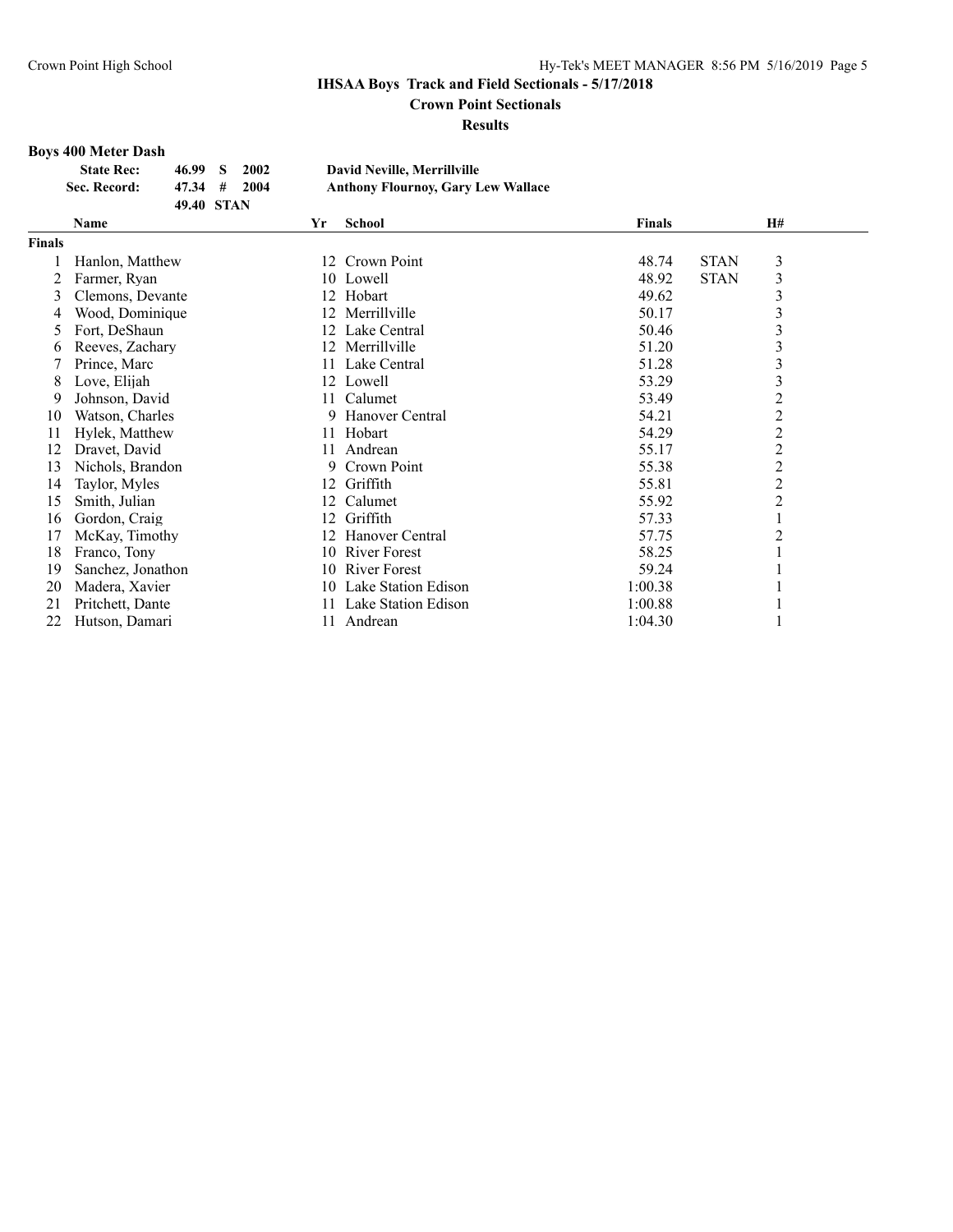# **Crown Point Sectionals**

**Results**

# **Boys 800 Meter Run**

| <b>State Rec:</b> | 1:49.25 S 2011   |  | <b>Austin Mudd, Center Grove</b>   |
|-------------------|------------------|--|------------------------------------|
| Sec. Record:      | $1:52.91$ # 1981 |  | <b>Anthony Williams, Gary Mann</b> |
|                   | 1:56.32 STAN     |  |                                    |

|               | Name                   | Yr | <b>School</b>          | <b>Finals</b> | H#             |  |
|---------------|------------------------|----|------------------------|---------------|----------------|--|
| <b>Finals</b> |                        |    |                        |               |                |  |
|               | Hudak, Dustin          |    | 12 Lowell              | 1:58.64       | $\overline{2}$ |  |
|               | Sanchez, Gabriel       |    | 11 Lowell              | 1:59.14       | 2              |  |
| 3             | Reeder, Riley          |    | Calumet                | 2:02.20       | 2              |  |
| 4             | Ochoa, Gabriel         | 12 | Merrillville           | 2:02.56       | $\overline{c}$ |  |
| 5             | Beatty, Isaac          |    | 12 Lake Central        | 2:02.81       | 2              |  |
| 6             | Rhody, Alekzandr       |    | 10 Lake Central        | 2:09.54       | $\overline{c}$ |  |
|               | Wadas, Joel            |    | Andrean                | 2:11.73       | $\overline{c}$ |  |
| 8             | Ashbach, Sebastian     | 10 | Crown Point            | 2:12.82       | 2              |  |
| 9             | Reid, Logan            |    | 12 Hobart              | 2:13.77       |                |  |
| 10            | Pope, Devin            | 12 | Merrillville           | 2:15.35       | 2              |  |
| 11            | Arce, Alexavier        |    | 10 Hanover Central     | 2:16.09       |                |  |
| 12            | Greiner, Charles       | 12 | Andrean                | 2:16.18       |                |  |
| 13            | Van Wijngaarden, Lucas |    | 12 Hobart              | 2:17.41       |                |  |
| 14            | Plopper, Matthew       | 12 | Griffith               | 2:18.88       |                |  |
| 15            | Clark, Logan           |    | 11 Crown Point         | 2:21.55       | 2              |  |
| 16            | Markham, Trevan        |    | 11 Lake Station Edison | 2:23.38       |                |  |
| 17            | Flores, Michael        |    | 10 Lake Station Edison | 2:23.42       |                |  |
| 18            | McKay, Jackson         | 9. | Hanover Central        | 2:24.80       |                |  |
| 19            | Garcia, Andrew         | 12 | Griffith               | 2:26.07       |                |  |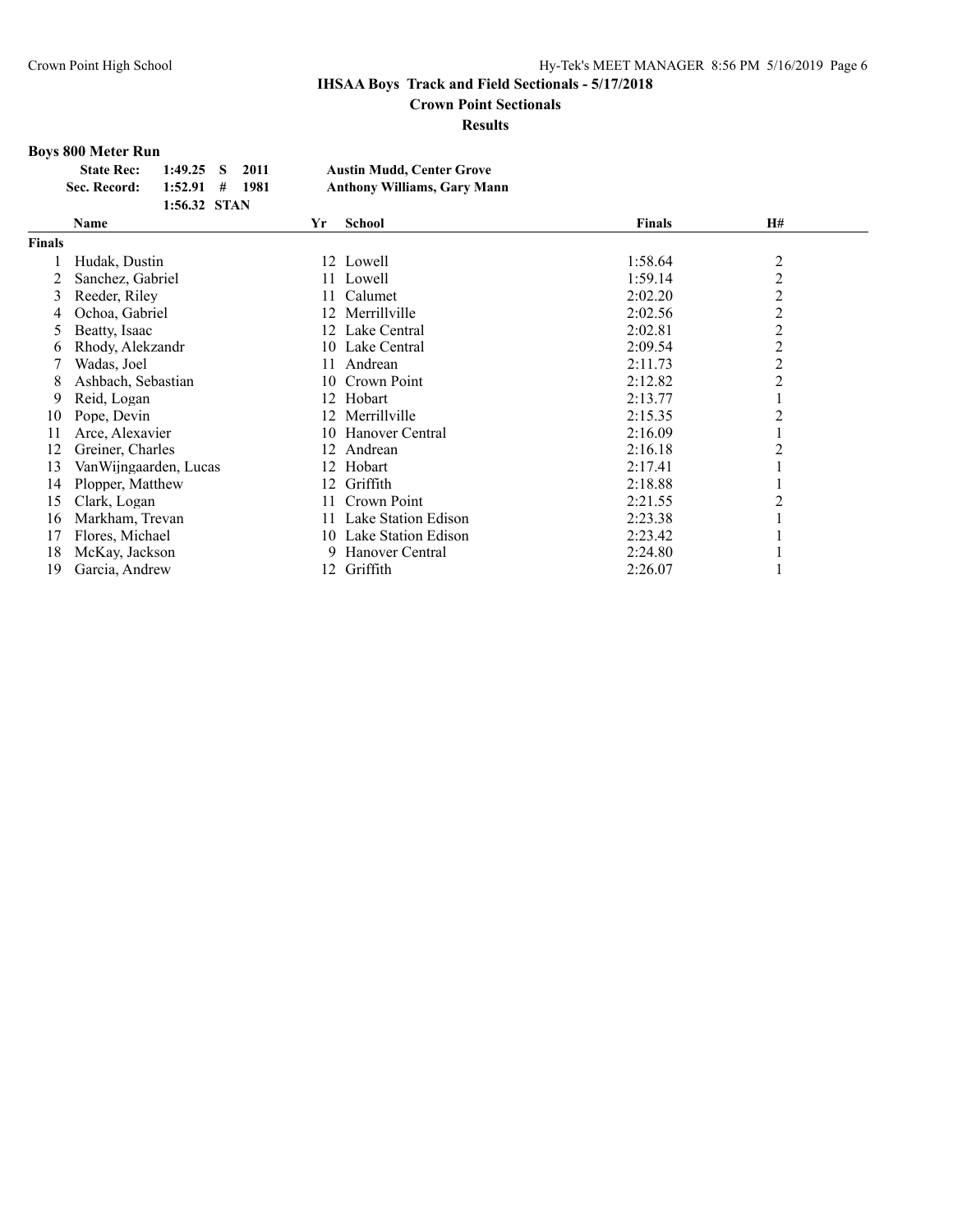# **Crown Point Sectionals**

## **Results**

## **Boys 1600 Meter Run**

| <b>State Rec:</b> | 4:03.00 S        | 2011 | <b>Austin Mudd, Center Grove</b> |
|-------------------|------------------|------|----------------------------------|
| Sec. Record:      | $4:18.80$ # 1991 |      | Eric Smoot, Gary Mann            |
|                   | 4:17.37 STAN     |      |                                  |

|               | Name               | Yr | <b>School</b>          | <b>Finals</b> |
|---------------|--------------------|----|------------------------|---------------|
| <b>Finals</b> |                    |    |                        |               |
|               | Sanchez, Gabriel   |    | 11 Lowell              | 4:32.15       |
| 2             | Duggan, Jordan     |    | 10 Lake Central        | 4:38.22       |
| 3             | Lander, Jeremie    | 10 | Merrillville           | 4:40.02       |
| 4             | Bock, Quinton      |    | 10 Crown Point         | 4:41.65       |
| 5.            | Leipart, Bruce     |    | 10 Hobart              | 4:42.55       |
| 6             | Huseman, Alexander |    | 12 Lowell              | 4:46.95       |
|               | Russell, Logan     |    | 10 Lake Central        | 4:50.23       |
| 8             | Noble, Bryce       |    | 9 Hanover Central      | 4:52.12       |
| 9             | Baxter, Jonathan   |    | 10 Griffith            | 4:52.50       |
| 10            | Arce, Alexavier    | 10 | Hanover Central        | 4:57.00       |
| 11            | Marquez, Martin    |    | 11 Crown Point         | 4:59.00       |
| 12            | Meyer, Matthew     |    | 10 Andrean             | 5:04.00       |
| 13            | Crouch, Collin     |    | 10 Andrean             | 5:10.00       |
| 14            | Keehn, Ethan       |    | 10 Lake Station Edison | 5:17.00       |
| 15            | Freimuth, Ian      |    | 9 Hobart               | 5:20.00       |
| 16            | Harris, Lindell    | 11 | Merrillville           | 5:25.00       |
| 17            | Soria, Tony        | 11 | <b>River Forest</b>    | 5:30.00       |
| 18            | Stupar, Angel      | 11 | Calumet                | 5:39.00       |
| 19            | Hunt, Seth         | 9  | Calumet                | 5:41.00       |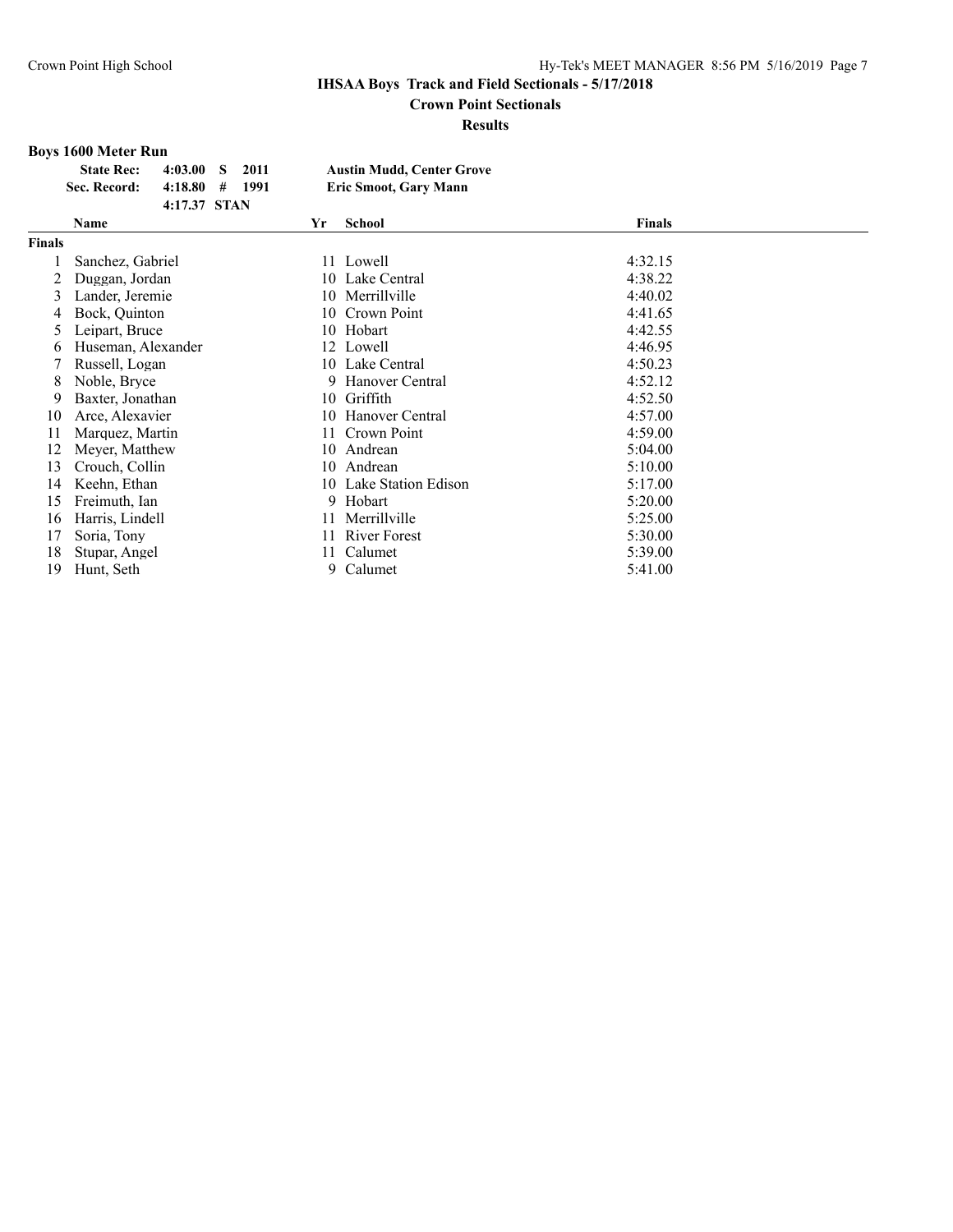**Crown Point Sectionals**

#### **Results**

# **Boys 3200 Meter Run**

| <b>State Rec:</b> 8:51.15 S 2012 |              |                         | <b>Futsum Zienasellassie, North Central</b> |
|----------------------------------|--------------|-------------------------|---------------------------------------------|
| Sec. Record:                     |              | $9:29.03$ # $5/22/2014$ | <b>Brian Blaylock, Lowell</b>               |
|                                  | 9:19.38 STAN |                         |                                             |

|               | <b>Name</b>        | Yr | <b>School</b>          | <b>Finals</b> |  |
|---------------|--------------------|----|------------------------|---------------|--|
| <b>Finals</b> |                    |    |                        |               |  |
|               | Bock, Quinton      | 10 | Crown Point            | 9:58.37       |  |
|               | Holok, Andrew      |    | 10 Crown Point         | 10:00.00      |  |
| 3             | Russell, Logan     |    | 10 Lake Central        | 10:02.49      |  |
| 4             | Cherry, Bryan      | 11 | Hobart                 | 10:29.35      |  |
| 5.            | Baxter, Jonathan   |    | 10 Griffith            | 10:34.16      |  |
| 6             | Dunn, Zachary      |    | 9 Merrillville         | 10:36.33      |  |
|               | Mohiuddin, Zakaria |    | 10 Lake Central        | 10:41.15      |  |
| 8             | Noble, Bryce       |    | 9 Hanover Central      | 10:44.89      |  |
| 9             | French, Logan      |    | 12 Lowell              | 10:49.03      |  |
| 10            | Bakker, Jackson    |    | 9 Lowell               | 10:57.98      |  |
| 11            | Cameron, Cole      |    | 11 Hanover Central     | 11:09.67      |  |
| 12            | Meagher, Joe       |    | 9 Hobart               | 11:21.39      |  |
| 13            | Thompson, LaJavon  |    | 10 Calumet             | 11:30.62      |  |
| 14            | Keehn, Ethan       |    | 10 Lake Station Edison | 11:47.08      |  |
| 15            | Crouch, Collin     |    | 10 Andrean             | 12:13.87      |  |
| 16            | Tobon-Perez, John  | 10 | Calumet                | 12:38.38      |  |
| 17            | Bailey, DeWayne    |    | <b>River Forest</b>    | 13:01.89      |  |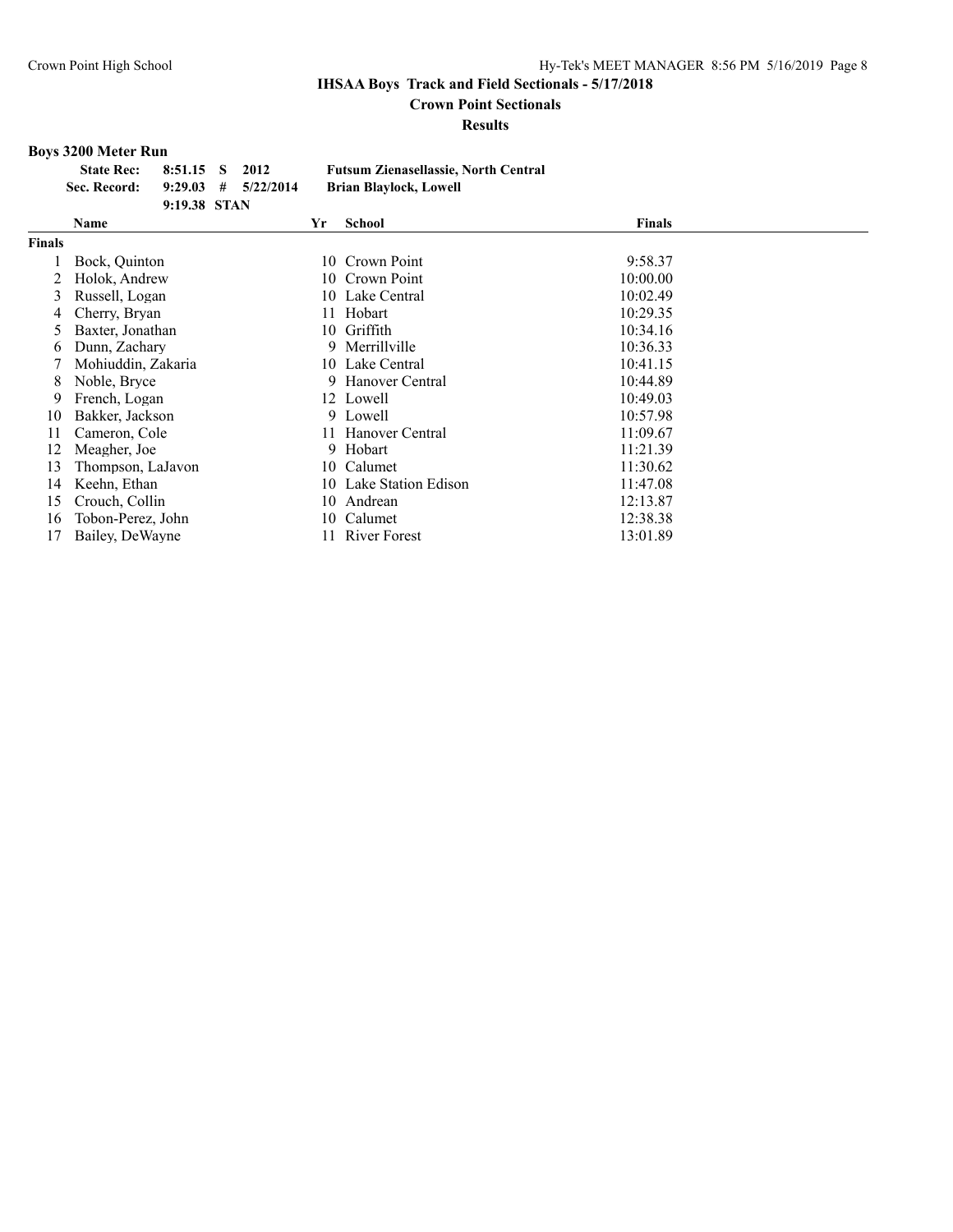**Crown Point Sectionals**

**Results**

# **Boys 110 Meter Hurdles High**

| <b>State Rec:</b> | 13.40 S<br>-1976          | Jerry Hill, Indpls Arsenal Technical   |
|-------------------|---------------------------|----------------------------------------|
| Sec. Record:      | - 1981<br>$13.77 \quad #$ | <b>Alex Washington, Gary Roosevelt</b> |
|                   | 14.65 STAN                |                                        |

|               | Name               | Yr  | <b>School</b>         | <b>Prelims</b>    | H#             |  |
|---------------|--------------------|-----|-----------------------|-------------------|----------------|--|
| Preliminaries |                    |     |                       |                   |                |  |
|               | Williams, Cameron  | 12  | Andrean               | 15.47 Q           |                |  |
|               | Garcia, Gabriel    | 12. | Crown Point           | 15.86 Q           | 3              |  |
| 3             | Latiker, Davin     | 11  | Merrillville          | 16.36 $Q$         | $\overline{2}$ |  |
| 4             | Williams, Jeremiah | 11  | Merrillville          | $16.19$ Q         | 3              |  |
| 5             | Cavanuagh, Jamon   | 12  | Calumet               | 16.32 Q           |                |  |
| 6             | Mason, Tyler       | 12  | Hanover Central       | 16.63 Q           | 2              |  |
|               | Amadio, Dominic    | 11  | Hanover Central       | $17.32$ q         | 3              |  |
| 8             | Hawkins, Ethen     |     | 10 Crown Point        | $17.43 \text{ q}$ | 2              |  |
| 9             | Edwards, Adam      |     | 12 Lowell             | 17.61             |                |  |
| 10            | Nunez, Ricardo     |     | 11 Griffith           | 18.13             | 3              |  |
| 11            | Suroviak, Gordon   |     | 10 Lake Central       | 18.91             | 2              |  |
| 12            | Potter, Harley     |     | 10 Hobart             | 19.12             |                |  |
| 13            | Rodriguez, Antonio | 11  | <b>River Forest</b>   | 19.21             | 2              |  |
| 14            | Teibel, Jack       |     | 10 Lake Central       | 19.72             | 3              |  |
| 15            | Hirjak, Joshua     |     | 11 Lowell             | 19.99             |                |  |
| 16            | Camacho, Jaden     |     | 9 Hobart              | 20.27             |                |  |
| 17            | Stewart, Austin    |     | 9 Lake Station Edison | 21.56             |                |  |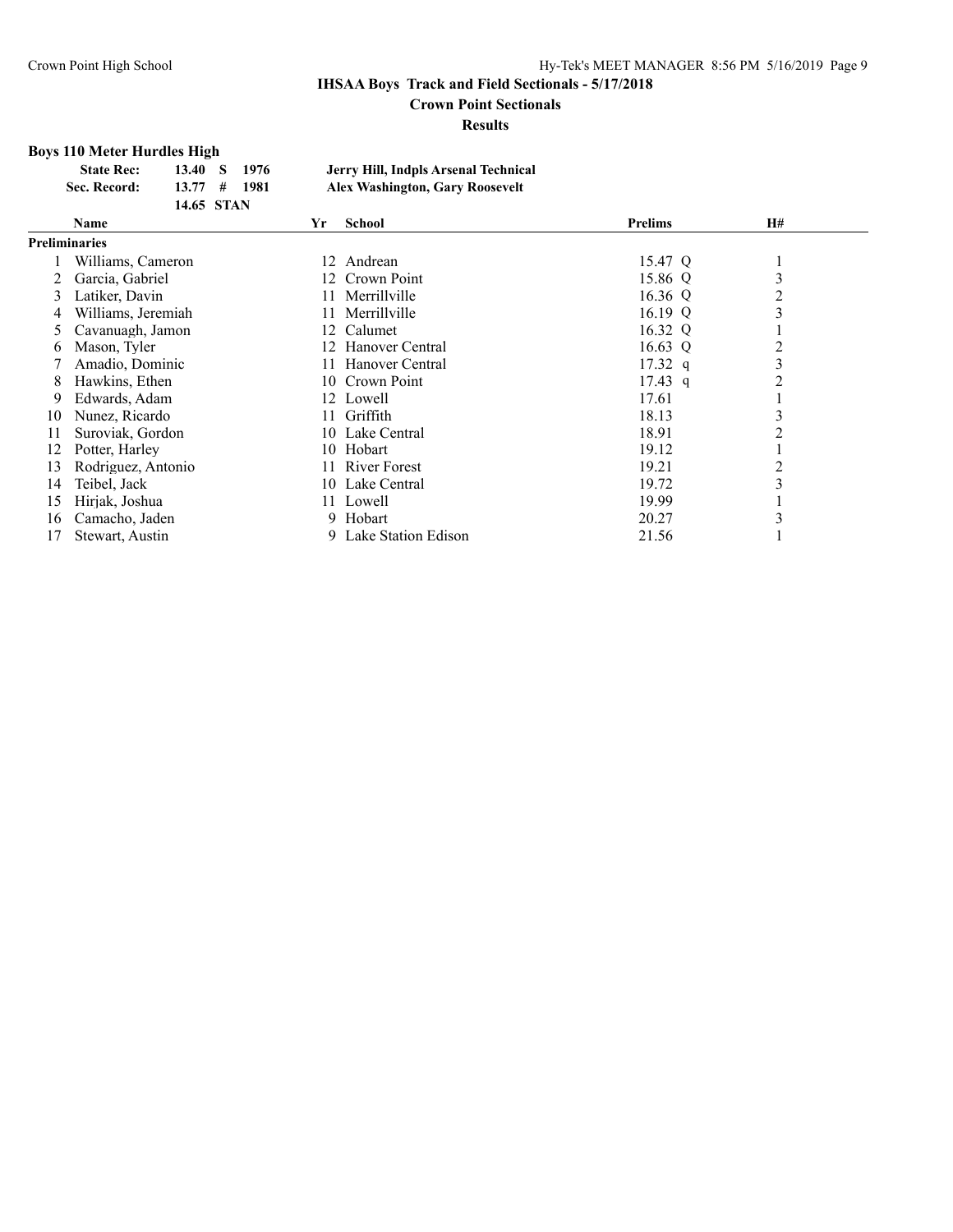## **Crown Point Sectionals**

#### **Results**

# **Boys 110 Meter Hurdles High**

| <b>State Rec:</b> | 13.40 S 1976               | Jerry Hill, Indpls Arsenal Technical |
|-------------------|----------------------------|--------------------------------------|
| Sec. Record:      | $13.77 \quad # \quad 1981$ | Alex Washington, Gary Roosevelt      |
|                   | 14.65 STAN                 |                                      |

|               | Name                 | Yr | <b>School</b>      | <b>Finals</b> |  |
|---------------|----------------------|----|--------------------|---------------|--|
| <b>Finals</b> |                      |    |                    |               |  |
|               | Williams, Cameron    |    | 12 Andrean         | 14.99         |  |
|               | 2 Garcia, Gabriel    |    | 12 Crown Point     | 15.25         |  |
|               | 3 Latiker, Davin     |    | 11 Merrillyille    | 15.58         |  |
|               | 4 Williams, Jeremiah |    | 11 Merrillville    | 16.04         |  |
|               | 5 Cavanuagh, Jamon   |    | 12 Calumet         | 16.49         |  |
| 6.            | Mason, Tyler         |    | 12 Hanover Central | 16.54         |  |
|               | Hawkins, Ethen       |    | 10 Crown Point     | 17.06         |  |
|               | Amadio, Dominic      |    | Hanover Central    | 17.25         |  |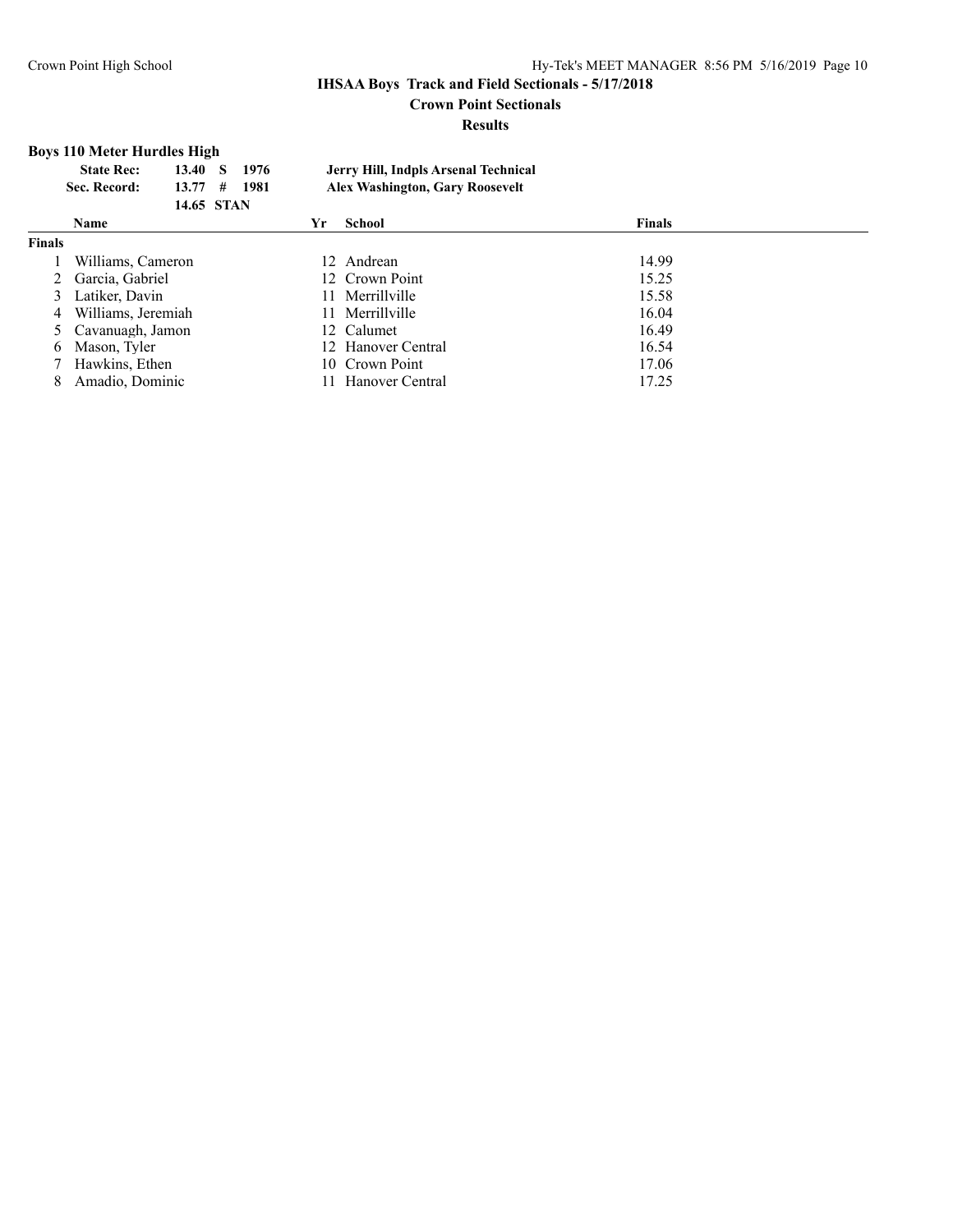**Crown Point Sectionals**

#### **Results**

## **Boys 300 Meter Hurdles Intermidate**

| <b>State Rec:</b> | $36.26$ S<br>-2006         | <b>Bryce Brown, Evansville Harrison</b> |
|-------------------|----------------------------|-----------------------------------------|
| Sec. Record:      | $37.32 \quad # \quad 1985$ | <b>Derrick Gardner, Gary Roosevelt</b>  |
|                   | 39.01 STAN                 |                                         |

|               | <b>Name</b>           | Yr  | <b>School</b>       | <b>Finals</b> | <b>H#</b>      |  |
|---------------|-----------------------|-----|---------------------|---------------|----------------|--|
| <b>Finals</b> |                       |     |                     |               |                |  |
|               | Patrick, Maurice      | 11  | Merrillville        | 40.44         | 3              |  |
| 2             | Mason, Tyler          | 12. | Hanover Central     | 40.76         | 3              |  |
| 3             | Suroviak, Gordon      | 10. | Lake Central        | 41.18         | 3              |  |
|               | Bailey, Drew          | 12. | Merrillville        | 41.32         | 3              |  |
| 5.            | Edwards, Adam         |     | 12 Lowell           | 42.16         | 3              |  |
| 6             | Garcia, Gabriel       |     | 12 Crown Point      | 42.64         | 3              |  |
|               | Cavanuagh, Jamon      | 12. | Calumet             | 44.11         | 2              |  |
| 8             | Dvojacki, Drake       |     | 10 Crown Point      | 44.36         | 3              |  |
| 9             | Potter, Harley        | 10. | Hobart              | 44.87         | 2              |  |
| 10            | Amadio, Dominic       |     | Hanover Central     | 45.24         | 2              |  |
| 11            | Teibel, Jack          | 10. | Lake Central        | 46.44         | 2              |  |
| 12            | Hirjak, Joshua        | 11  | Lowell              | 46.59         | $\overline{2}$ |  |
| 13            | Bailey, Kyler         | 12. | Lake Station Edison | 49.18         |                |  |
| 14            | Williams, Cameron     | 12  | Andrean             | 50.43         | 3              |  |
| 15            | Mullen-Hadesty, Chris |     | <b>River Forest</b> | 1:06.24       |                |  |
| ---           | Couzan, Jahsun        |     | Calumet             | FS            | 2              |  |
|               |                       |     |                     |               |                |  |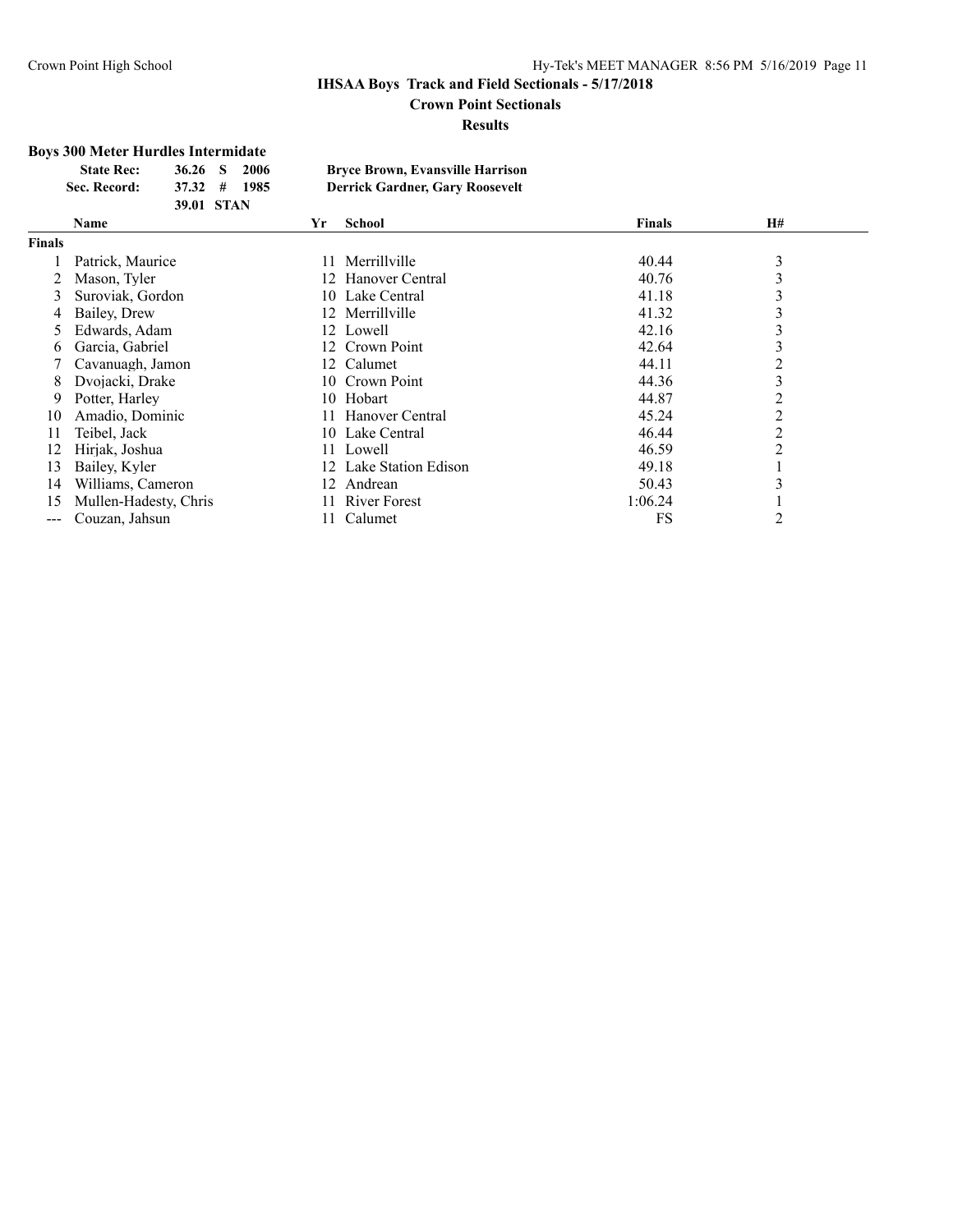**Crown Point Sectionals**

#### **Results**

#### **Boys 4x100 Meter Relay**

| <b>State Rec:</b> | 41.02 S 1982     |  |
|-------------------|------------------|--|
| Sec. Record:      | $40.80 \pm 1981$ |  |
|                   | 42.54 STAN       |  |

**State Rec: 41.02 S 1982 Gary Roosevelt, Gary Roosevelt D. Young, J. Patrick, G. Moore and A. Price Sec. Record: 40.80 # 1981 Gary Roosevelt, Gary Roosevelt D. Young, A. Washington, D. Prince, D. Barnett**

## **Team Relay Finals H#**

**Finals** 1 Merrillville 2008 A 42.51 STAN 2 1) Howard, Jeremiah 11 2) Glass, Armani 10 3) Davis, Devon 10 4) Williams, Jawanza 12 5) Robinson, Aubin 12 6) Garrett, Dre'Shon 11 7) East, Daymond 12 8) Clark, Jaden 11 2 Crown Point A 43.14 2<br>
1) Williams, Chaqwan 11 2) O'Toole, David 11 3) Bradford, Sam 12 43.14 2<br>
1) Walters, Matthew 10 1) Williams, Chaqwan 11 5) Erdelac, Alexander 9 6) Nichols, Brandon 9 7) Atwood, Michael 9 8) Kostick, Jason 9 3 Andrean A 43.33 2 1) Walsh, Ryan 10 2) Williams, Cameron 12 3) Dravet, David 11 4) Thomas, Tyler 12 5) Wadas, Joel 11 6) Hutson, Damari 11 7) Satoski, Samuel 11 8) Munoz, Alejandro 9 5) Couzan, Jahsun 11 6) Reeder, Riley 11 7) Cavanuagh, Jamon 12 5) Walker, Jeremiah 11

1) Quijano, Alex 9 2) Feo, Nico 9 3) Markham, Trevan 11 4) Bailey, Kyler 12 5) Stewart, Aaron 11

10 Lake Station Edison **A** 46.59 1

4 Calumet 2 A 43.81 2 1) Collins, Phillip 11 2) Thornton, Deshaun 11 3) Gillespie, James 11 4) Black, Christopher 11 5 Lake Central 19 12<br>
1) Sarbieski, Gehrig 12 2) Sarbieski, Jackson 11 3) Medina, Reggie 11 4) Williams, Camero 3) Medina, Reggie 11 4) Williams, Cameron 10 5) Heard, Isaac 11 6) Smith, Desmonn 11 7) Page, Julian 9 8) Cortez, Mateo 9 6 Lowell **A** 45.04 2 1) Newcom, Kyler 10 2) Bozak, Christopher 11 3) Ambassi, Steven 12 4) Goldsmith, Bradley 11 5) Hudak, Dustin 12 6) Edwards, Adam 12 7) Farmer, Ryan 10 8) Love, Elijah 12 7 River Forest A 45.36 1 1) Hernandez, Ayden 10 2) King, Jacob 12 3) Hosea, Curtis 10 4) Lewis, Judah 12 8 Hanover Central 1 1 A<br>
1) Maurer, Lucas 11 2) McKay, Timothy 12 3) Warchol, Maxwell 10 4) Fanta, Austin 10 3) Warchol, Maxwell 10 5) Watson, Charles 9 6) Rogers, Blake 9 7) Gliwa, Leo 11 8) Neurohr, Alexander 12 9 Hobart 2 A 46.06 2 1) Jovanoski, Christopher 11 2) Wright, Dylan 10 3) Lane, Avione 10 4) Decanter, Wyatt 12 5) Vode, Zachary 10 6) Clemons, Devante 12 7) Romano, Zachary 12 8) VanWijngaarden, Lucas 12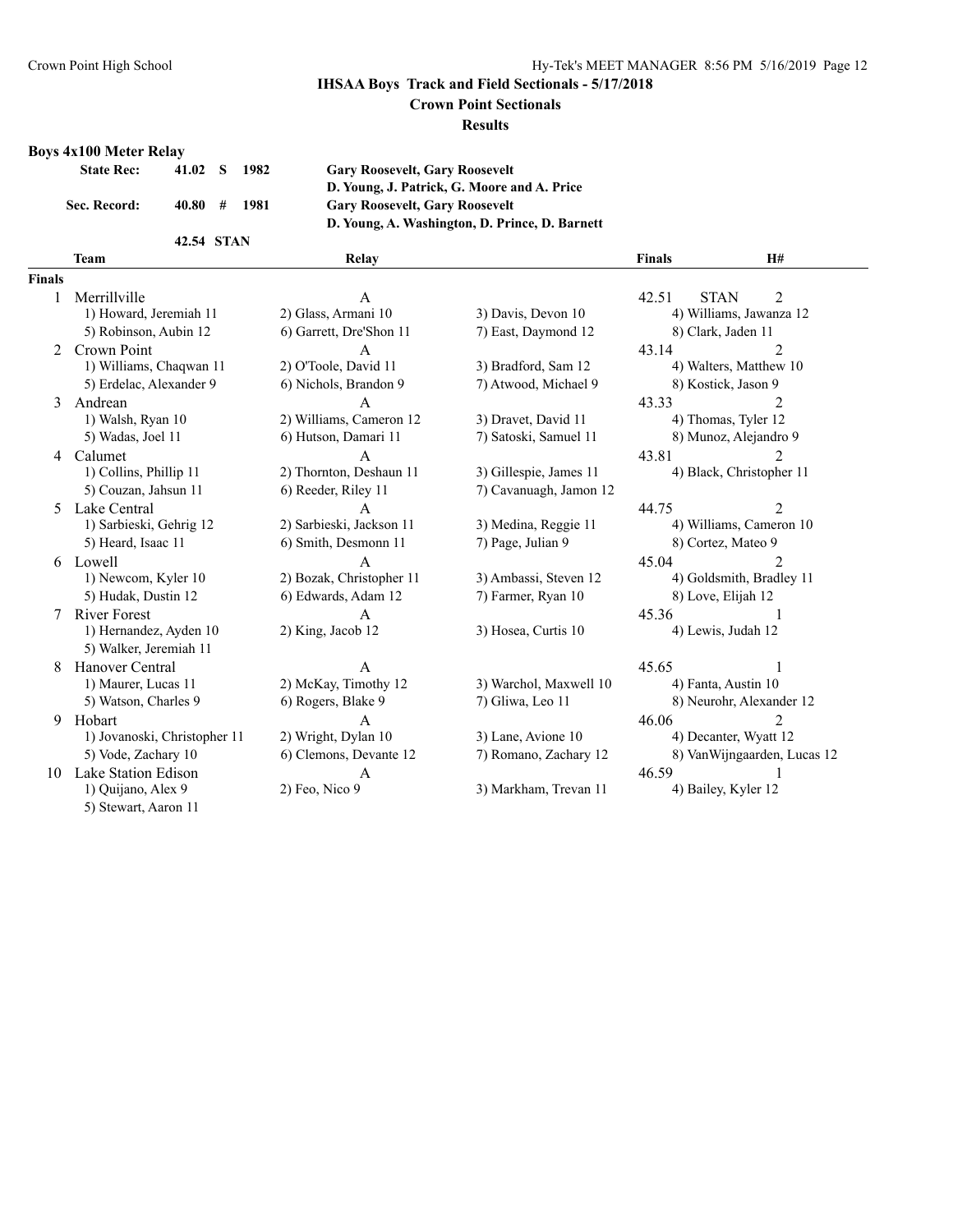**Crown Point Sectionals**

#### **Results**

#### **Boys 4x400 Meter Relay**

| State Rec: 3:13.66 S 1980   |              |  |
|-----------------------------|--------------|--|
| Sec. Record: 3:15.56 # 1983 |              |  |
|                             | 3:20.44 STAN |  |

**State Rec: 3:13.66 S 1980 Gary West Side, Gary West Side k. Carter, C. Peterson, W. Monagan and S. Burnett**  $Gary Mann, Gary Mann$ **D. Griffin, T. Smith, V. Smith, C. Bibbins**

## **Team Relay Finals H#**

**Finals** 5) Johnson, David 11 6) Couzan, Jahsun 11 7) Gillespie, James 11 1) Markham, Trevan 11 5) Pritchett, Dante 11 6) Quijano, Alex 9

1) Hosea, Curtis 10 2) Sanchez, Jonathon 10 3) Soria, Tony 11 4) Franco, Tony 10 5) Lewis, Judah 12

2) Wood, Dominique 12

1 Crown Point 2 A 3:23.31 2 1) Hawkins, Ethen 10 2) Williams, Chaqwan 11 3) Garcia, Gabriel 12 4) Hanlon, Matthew 12 5) Nichols, Brandon 9 6) Simmons, Cole 10 7) Oostman, Jake 10 8) Stephens, Jonathan 11 2 Lowell **A** 3:24.06 2 1) Hudak, Dustin 12 2) Love, Elijah 12 3) Bozak, Christopher 11 4) Edwards, Adam 12 5) Sanchez, Gabriel 11 6) Farmer, Ryan 10 7) Palicka, Jason 10 8) Ambassi, Steven 12 3 Merrillville 12<br>
1) Reeves, Zachary 12 2 3 Wood, Dominique 12 3 3 Bailey, Drew 12 3:24.52 2 3 3 3:24.52 3 4 3:24.52 2 4 3:24.52 2 4 3:24.52 2 4 3:24.52 2 4 5:24.52 2 3 3:24.52 4 5:24.52 2 4 5:24.52 2 4 5:24.52 2 4 5:24.5 5) Ragoo, Rackesh 12 6) Parker, Korey 11 7) Ochoa, Gabriel 12 8) Clark, Jaden 11 4 Lake Central 2 A 3:25.89 2 1) Prince, Marc 11 2) Fort, DeShaun 12 3) Mauder, Ryan 9 4) Beatty, Isaac 12 5) Tuftedal, Noah 11 6) Moffitt, Dylan 11 7) Duggan, Jordan 10 8) Suroviak, Gordon 10 5 Calumet 2 A 3:28.87 2 1) Collins, Phillip 11 2) Black, Christopher 11 3) Thornton, Deshaun 11 4) Reeder, Riley 11 6 Hobart 2 A 3:37.71 2 1) Hylek, Matthew 11 2) Ruiz, Julian 9 3) Clemons, Devante 12 4) Leipart, Bruce 10 5) Ward, Ben 10 6) Romano, Zachary 12 7) Decanter, Wyatt 12 8) VanWijngaarden, Lucas 12 7 Hanover Central A 3:39.40 2 1) Maurer, Lucas 11 2) Fanta, Austin 10 3) Watson, Charles 9 4) Mason, Tyler 12 5) McKay, Timothy 12 6) Gliwa, Leo 11 7) McKay, Jackson 9 8) McCarroll, Jack 10 8 Andrean 2 A 3:42.38 2 1) Wadas, Joel 11 2) Walsh, Ryan 10 3) Dravet, David 11 4) Greiner, Charles 12 5) Williams, Cameron 12 6) Loza-Del Toro, Victor 11 7) Thomas, Tyler 12 8) Meyer, Matthew 10 9 Lake Station Edison <br>
1) Markham, Trevan 11 <br>
2) Bailey, Kyler 12 <br>
3) Madera, Xavier 10 <br>
3) Madera, Xavier 10 <br>
4) Stewart, Aaron 11 10 River Forest 2.57.36 1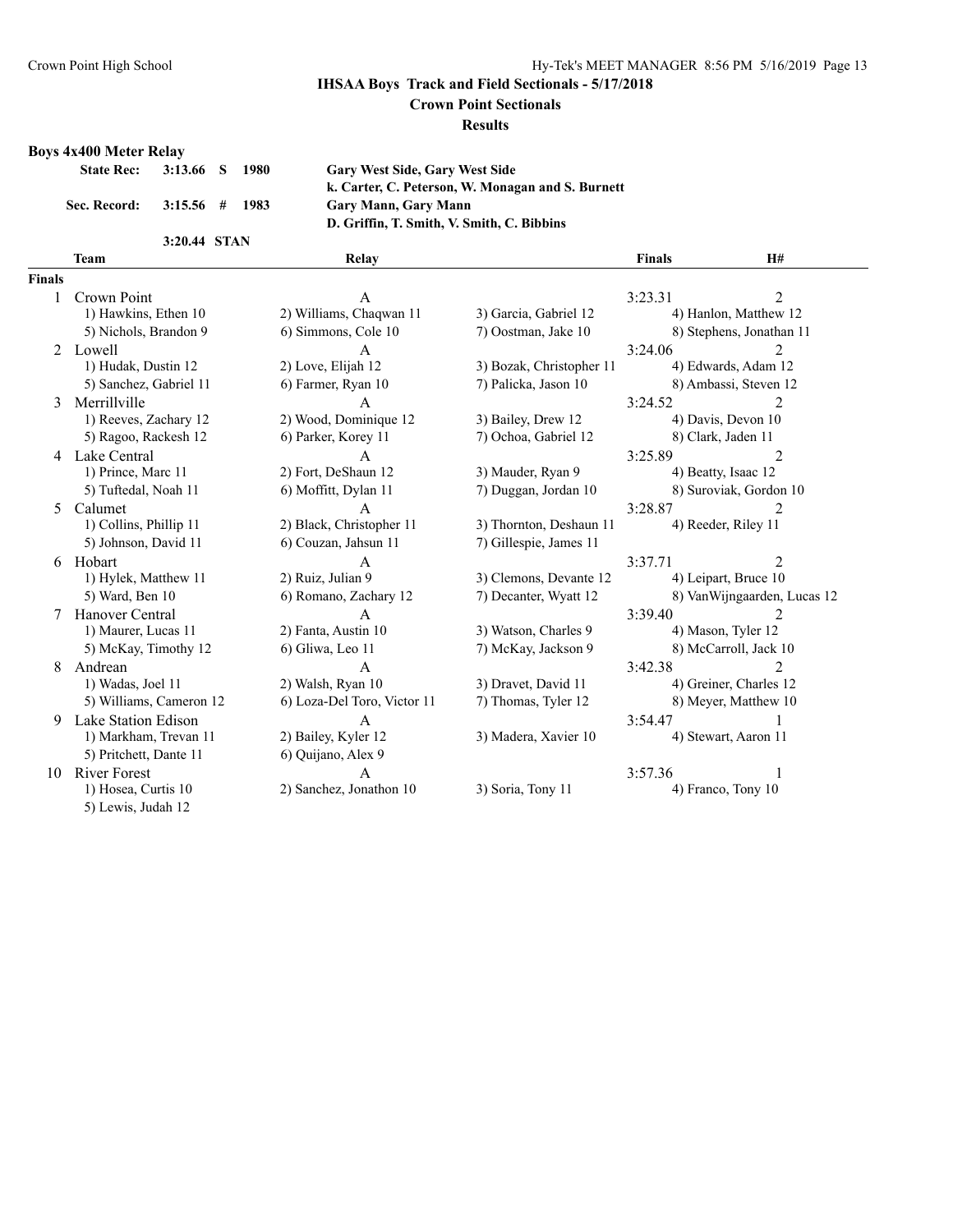#### **Crown Point Sectionals**

#### **Results**

#### **Boys 4x800 Meter Relay**

| State Rec: 7:38.62 S 2011            |  |  |
|--------------------------------------|--|--|
| Sec. Record: $8:01.71$ # $5/22/2014$ |  |  |

**7:53.43 STAN**

**State Rec: 7:38.62 S 2011 Lawrence Central, Lawrence Central A. Turner, C. Claflin, M. Steele, M. Dorsey**  $Lowell, Lowell$ **B Blaylock, L Rudzinski, C Wilkey, R Mitsch**

## **Team Relay Finals**

**Finals** 1 Merrillville **A** 8:33.08 1) Rhody, Alekzandr 10 7 Hanover Central A 9:08.08<br>1) Noble, Bryce 9 2) Cameron, Cole 11 3) McKay, Jackson 9

## 5) Thibideau, Kyle 10 8 River Forest A 11:38.48

5) Freimuth, Ian 9 6) Clemons, Devante 12 7) Hylek, Matthew 11

1) Ochoa, Gabriel 12 2) Pope, Devin 12 3) Jackson, Justin 12 4) Lander, Jeremie 10 5) Dunn, Zachary 9 6) Harris, Lindell 11 7) Wood, Dominique 12 8) Walker, Jerry 11 2 Andrean A 8:36.68<br>
1) Wadas, Joel 11 2) Greiner, Charles 12 3) Loza-Del Toro, Victor 11 4) Meyer, Matthew 10 3) Loza-Del Toro, Victor 11 3 Hobart  $A$  8:38.67 1) Davis, Tyler 11 2) Cherry, Bryan 11 3) Ruiz, Julian 9 4) Van Wijngaarden, Lucas 12<br>5) Freimuth, Ian 9 6) Clemons, Devante 12 7) Hylek, Matthew 11 8) Leipart, Bruce 10 4 Crown Point A 8:43.27<br>
1) Ashbach, Sebastian 10 2) Clark, Logan 11 3) Marquez, Martin 11 8:43.27 4) Saberniak, Anthony 10 5) Simmons, Cole 10 6) Zimmerman, Cameron 9 7) Bock, Quinton 10 8) Hanlon, Matthew 12 5 Lowell **A** 8:55.97 1) Vazquez, Carlos 11 2) Ogrodowski, Corey 11 3) Nuccio, Nicholas 11 4) Huber, Vaughn 9 5) Palicka, Jason 10 6) Freeman, Malachi 11 7) Bruinius, Jacob 12 8) Flannery, Michael 12 6 Lake Central 10 A<br>
1) Rhody, Alekzandr 10 2) Ramos, Avery 9 3) Birgel, Kyle 10 9:04.58<br>
3) Birgel, Kyle 10 9:04.58 5) Duggan, Jordan 10 6) Beatty, Isaac 12 7) Mohiuddin, Zakaria 10 8) Russell, Logan 10

4) Arce, Alexavier 10

1) Soria, Tony 11 2) Bailey, DeWayne 11 3) Mullen-Hadesty, Chris 11 4) Rodriguez, Antonio 11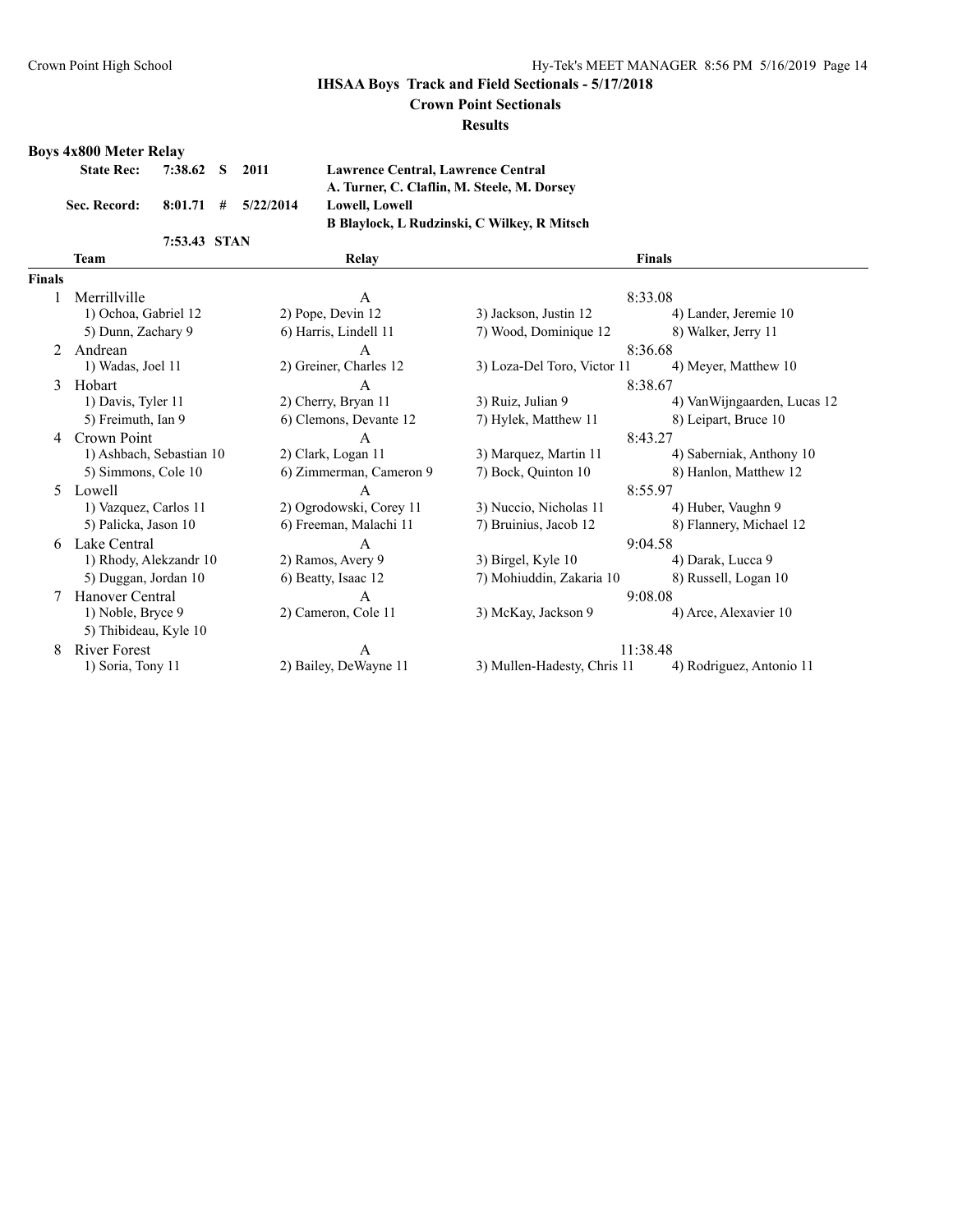## **Crown Point Sectionals**

#### **Results**

# **Boys High Jump**

| <b>State Rec:</b> | 7-04 S       | -2018 | <b>Nate Paterson, New Albany</b> |
|-------------------|--------------|-------|----------------------------------|
| Sec. Record:      | $7 - 02$ #   | -1985 | Jerome Jenkins, Gary West Side   |
|                   | 6-04.50 STAN |       |                                  |

|                   | <b>Name</b>         | Yr | School                 | <b>Finals</b> |  |
|-------------------|---------------------|----|------------------------|---------------|--|
| Finals            |                     |    |                        |               |  |
|                   | Williams, Tylee     | 11 | Merrillville           | $6 - 03.00$   |  |
|                   | Vode, Zachary       |    | 10 Hobart              | $J6-03.00$    |  |
| 3                 | Oostman, Jake       |    | 10 Crown Point         | $6 - 02.00$   |  |
| 4                 | Romano, Zachary     |    | 12 Hobart              | $6 - 00.00$   |  |
| 5                 | Green, Wyatt        |    | 10 Crown Point         | $5 - 10.00$   |  |
| 6                 | Hemphill, Christian | 11 | Merrillville           | 5-08.00       |  |
| 6                 | Chekaluk, Warren    | 11 | Lake Central           | 5-08.00       |  |
| 6                 | Black, Christopher  | 11 | Calumet                | 5-08.00       |  |
| 9                 | Walker, Jeremiah    | 11 | River Forest           | $J5-08.00$    |  |
| 9                 | Smith, Desmonn      | 11 | Lake Central           | $J5-08.00$    |  |
| 11                | Collins, Joseph     |    | 12 Calumet             | $5 - 06.00$   |  |
| $\frac{1}{2}$     | Pritchett, Dante    | 11 | Lake Station Edison    | NH            |  |
| $  -$             | Sullivan, Tommy     |    | 12 Lake Station Edison | NH            |  |
|                   | Schreiber, Garrett  |    | 9 Hanover Central      | NH            |  |
| $\qquad \qquad -$ | McKay, Timothy      |    | 12 Hanover Central     | NH            |  |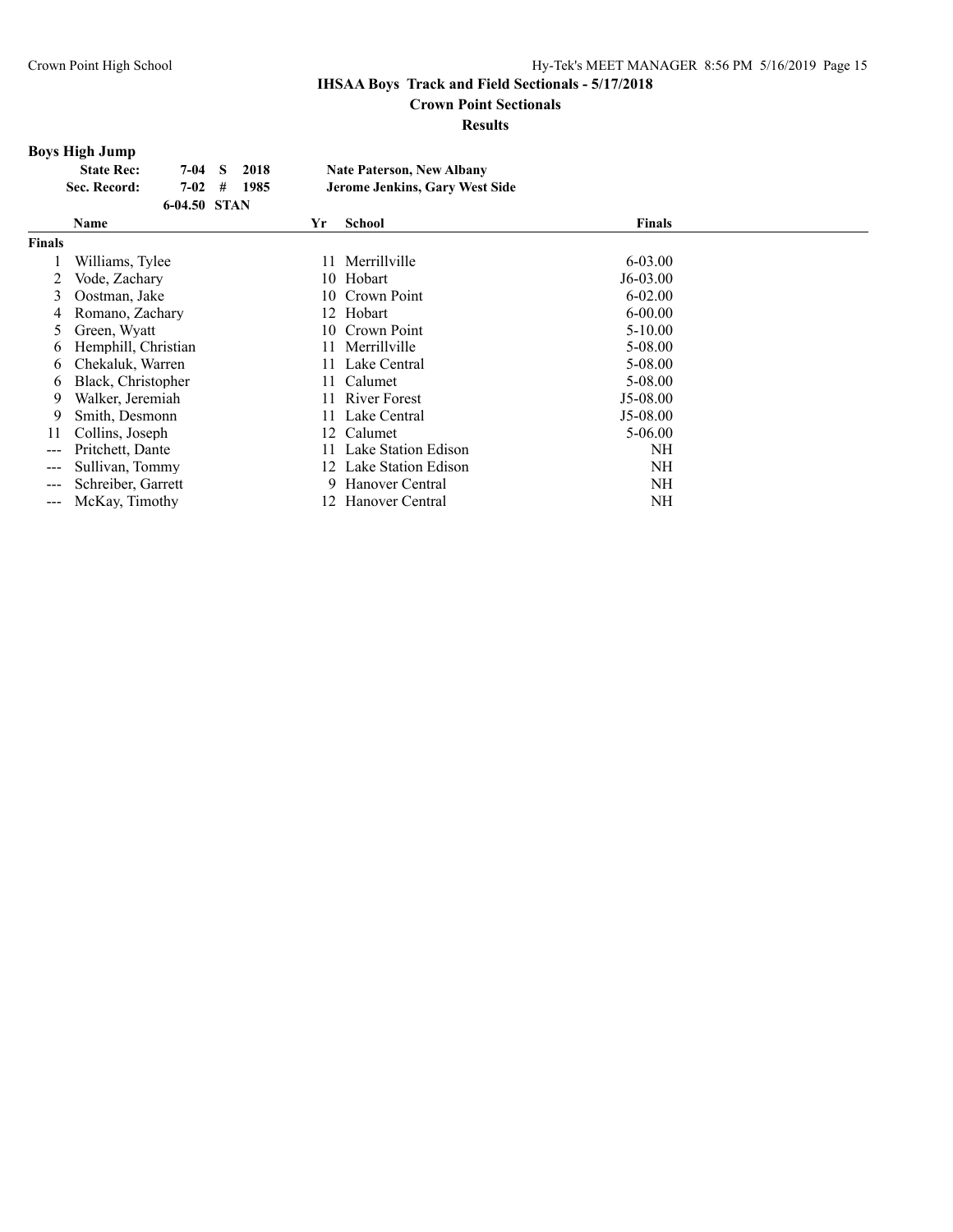#### **Crown Point Sectionals**

#### **Results**

# **Boys Pole Vault**

|        | <b>State Rec:</b><br>17-06.25<br>S<br>$15-06$<br>Sec. Record:<br>#<br>14-04.00 STAN | 2018<br>5/16/2013 | <b>Colton Crum, Frankfort</b><br><b>Nicholas Stack, Hobart</b> |               |             |
|--------|-------------------------------------------------------------------------------------|-------------------|----------------------------------------------------------------|---------------|-------------|
|        | <b>Name</b>                                                                         | Yr                | School                                                         | <b>Finals</b> |             |
| Finals |                                                                                     |                   |                                                                |               |             |
|        | Johnston, Riley                                                                     | 10                | Hobart                                                         | $15-00.00$    | <b>STAN</b> |
|        | Williams, Jeremiah                                                                  | 11                | Merrillville                                                   | $13 - 00.00$  |             |
| 3      | Robinson, Justin                                                                    |                   | 12 Crown Point                                                 | 12-06.00      |             |
| 4      | Glass, Jaylen                                                                       |                   | 12 Merrillyille                                                | 12-00.00      |             |
|        | Brown, Joe                                                                          |                   | 12 Lake Central                                                | $J12-00.00$   |             |
| 6      | Blech, Evan                                                                         |                   | 12 Crown Point                                                 | J12-00.00     |             |
|        | Belcaster, Doug                                                                     | 11                | Lake Central                                                   | $11 - 00.00$  |             |
| 8      | Skog, Lance                                                                         | 11                | Hobart                                                         | $J11-00.00$   |             |
| 9      | Warchol, Maxwell                                                                    | 10                | Hanover Central                                                | $10 - 00.00$  |             |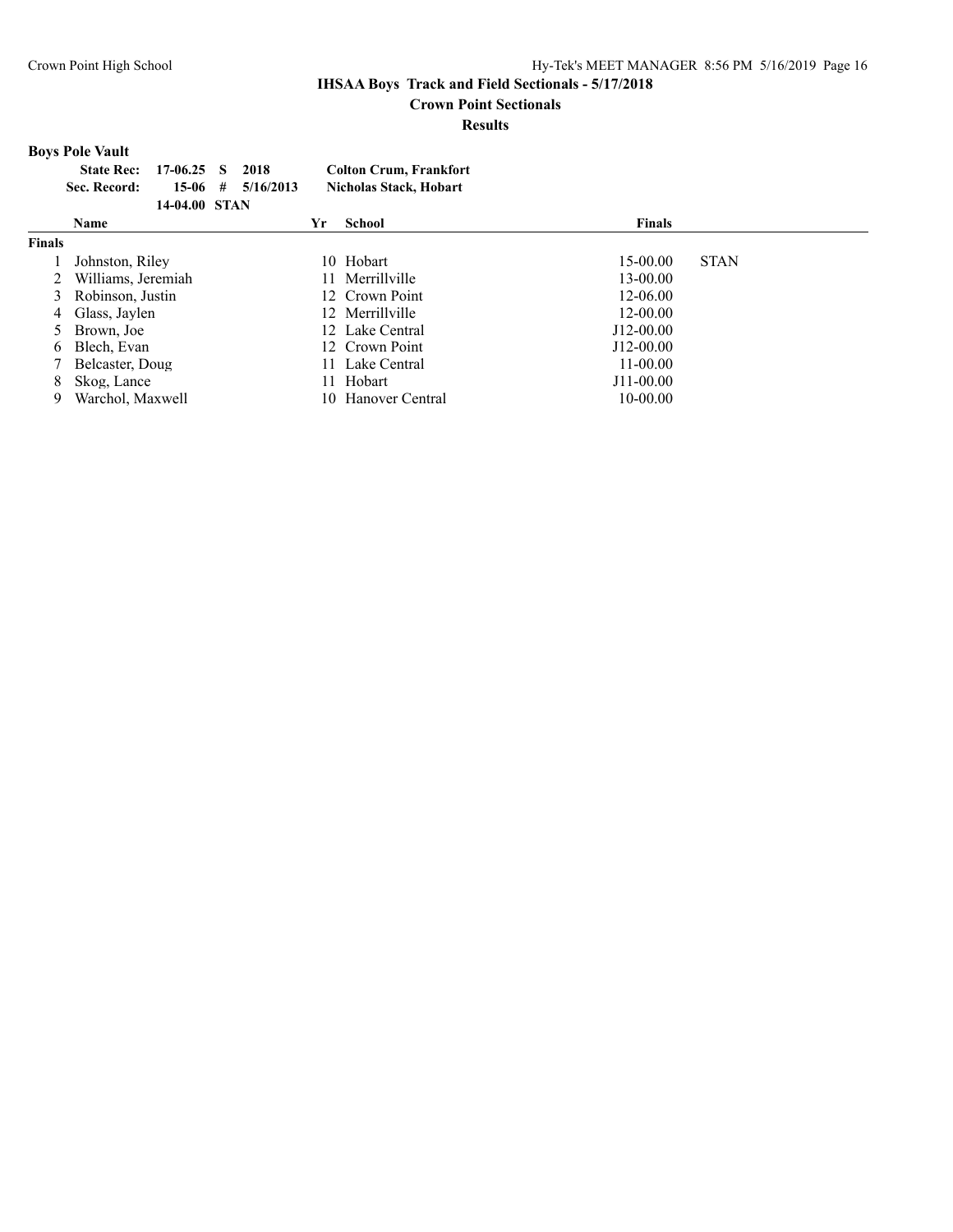## **Crown Point Sectionals**

#### **Results**

# **Boys Long Jump**

| <b>State Rec: 24-07.75 S</b> |               | -1995          | Frank Young, Kokoma         |
|------------------------------|---------------|----------------|-----------------------------|
| Sec. Record:                 |               | $23-08$ # 1965 | Levi Mitchell, Gary Froebel |
|                              | 22-04.75 STAN |                |                             |

|        | <b>Name</b>        | Yr  | School                | <b>Finals</b> |                |
|--------|--------------------|-----|-----------------------|---------------|----------------|
| Finals |                    |     |                       |               |                |
|        | Glass, Armani      | 10  | Merrillville          | 22-09.00      | <b>STAN</b>    |
|        | Oostman, Jake      | 10  | Crown Point           | 21-06.00      |                |
| 3      | Williams, Jawanza  | 12  | Merrillville          | 21-03.50      |                |
|        | Maurer, Lucas      | 11  | Hanover Central       | $21 - 02.00$  |                |
| 5      | Ambassi, Steven    |     | 12 Lowell             | $20 - 06.00$  |                |
| 6      | Mason, Tyler       |     | 12 Hanover Central    | 20-05.50      |                |
|        | Gillespie, James   | 11- | Calumet               | 20-03.00      | 2              |
| 8      | Vode, Zachary      |     | 10 Hobart             | 20-02.50      |                |
| 9      | Chekaluk, Warren   |     | 11 Lake Central       | 20-01.50      |                |
| 10     | Lewis, Judah       |     | 12 River Forest       | 20-00.00      | 2              |
| 11     | Bozak, Christopher |     | 11 Lowell             | 19-02.50      | 3              |
| 12     | McPherson, Brandon |     | 11 Lake Central       | 18-08.00      | 2              |
| 13     | Walker, Jeremiah   |     | 11 River Forest       | 18-07.50      | 2              |
| 14     | Moore, Brandon     | 11. | Griffith              | 18-07.00      | 2              |
| 14     | Decanter, Wyatt    | 12  | Hobart                | 18-07.00      | $\overline{2}$ |
| 16     | VanGundy, Ben      | 10  | Crown Point           | 18-01.00      | 3              |
| 17     | Feo, Nico          |     | 9 Lake Station Edison | 18-00.00      | 3              |
| 18     | Pritchett, Dante   | 11  | Lake Station Edison   | 16-06.00      | 3              |
| ---    | Graham, Dekari     | 12  | Griffith              | ND            | 2              |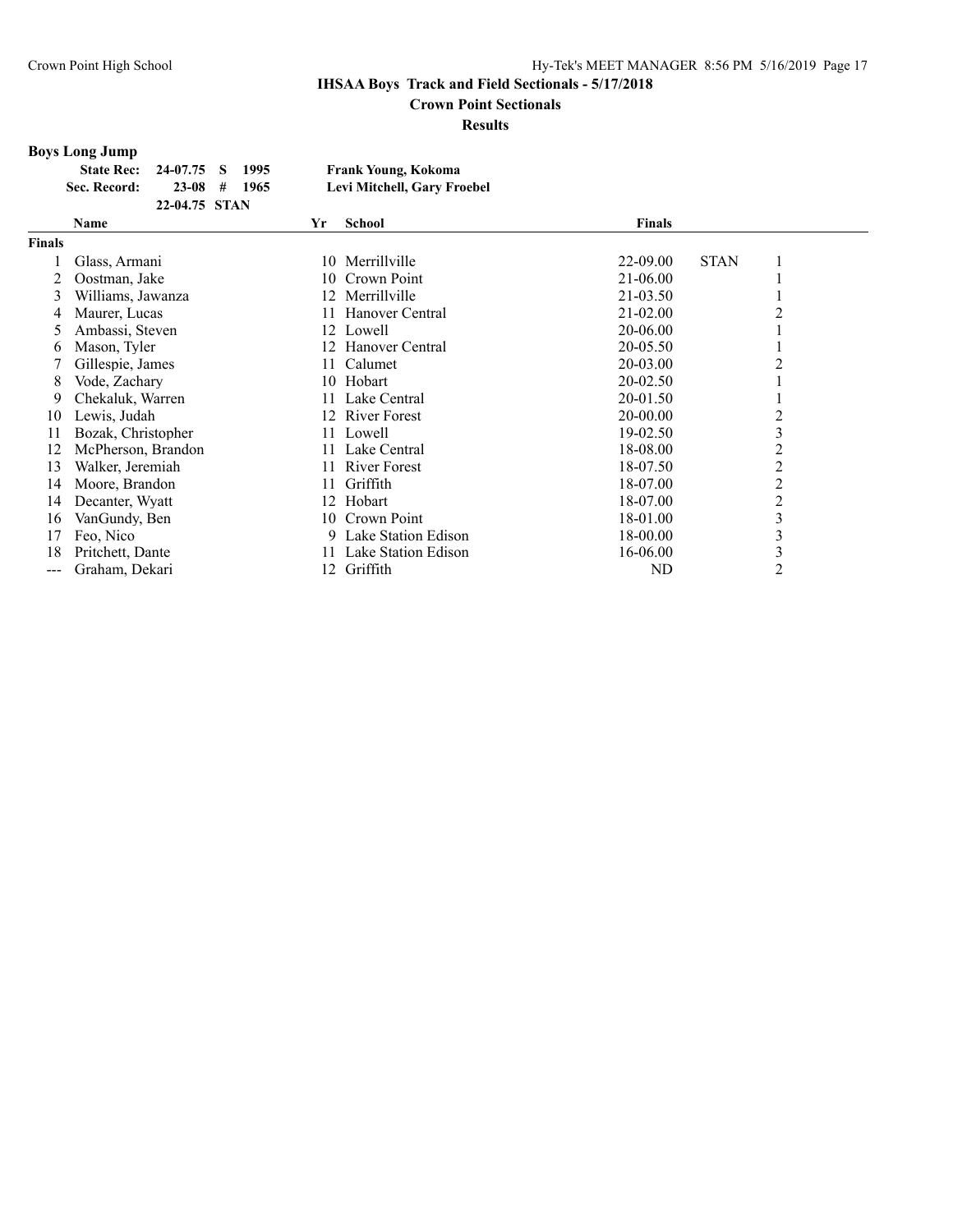**Crown Point Sectionals**

**Results**

# **Boys Shot Put**

| <b>State Rec:</b> 66-08.50 S   |               | 1997 | Jeremy Allen, Pike        |
|--------------------------------|---------------|------|---------------------------|
| Sec. Record: $63-02.50$ # 1995 |               |      | Neil Eubank, Merrillville |
|                                | 53-05.50 STAN |      |                           |

|        | Name                | Yr  | <b>School</b>       | <b>Finals</b> |                         |
|--------|---------------------|-----|---------------------|---------------|-------------------------|
| Finals |                     |     |                     |               |                         |
|        | Lewis, Martes       |     | 11 Merrillville     | 54-02.50      | 3<br><b>STAN</b>        |
| 2      | Juszczak, Alexander |     | 12 Lowell           | 49-04.25      | 3                       |
| 3      | Satoski, Evan       |     | 12 Andrean          | 47-06.00      | 3                       |
| 4      | Matthews, Jaylen    |     | 12 Andrean          | 46-09.50      | 3                       |
| 5      | Ellison, Josiah     | 11  | Merrillville        | 44-08.00      | 3                       |
| 6      | Bradley, Kyle       | 11  | Calumet             | 44-07.50      | 2                       |
|        | Gresham, Jacob      | 11  | Hobart              | $43 - 10.00$  | 3                       |
| 8      | Hodor, Nathan       | 11. | Lake Central        | 43-03.50      | $\overline{c}$          |
| 9      | Long, Sam           |     | 10 Lake Central     | 43-00.25      | $\overline{3}$          |
| 10     | Warchol, Maxwell    | 10  | Hanover Central     | 41-05.50      | 2                       |
| 11     | Malave, Adam        |     | 9 Lowell            | 41-02.00      | $\overline{\mathbf{c}}$ |
| 12     | Rodriguez, Jay'Juan | 11  | Hobart              | 39-08.00      | 3                       |
| 13     | Johnson, Joshua     | 12  | Calumet             | 39-01.50      | $\overline{c}$          |
| 14     | Bradford, Kethan    |     | 10 River Forest     | 38-11.50      | 2                       |
| 15     | Hosea, Curtis       |     | 10 River Forest     | 36-11.50      | $\overline{c}$          |
| 16     | Milly, Kyle         | 10  | Crown Point         | 36-01.00      | 2                       |
| 17     | O'Toole, Alex       |     | 10 Crown Point      | 35-06.00      |                         |
| 18     | Smith, Nate         | 9   | Lake Station Edison | 34-08.50      |                         |
| 19     | Sink, Kenneth       | 10  | Hanover Central     | 34-06.50      |                         |
| 20     | Ramirez, Jose       | 12  | Lake Station Edison | 33-04.25      |                         |
| 21     | Vallandigham, Logan | 11  | Griffith            | 30-10.50      |                         |
| 22     | Winn, Louis         |     | 9 Griffith          | 27-04.75      |                         |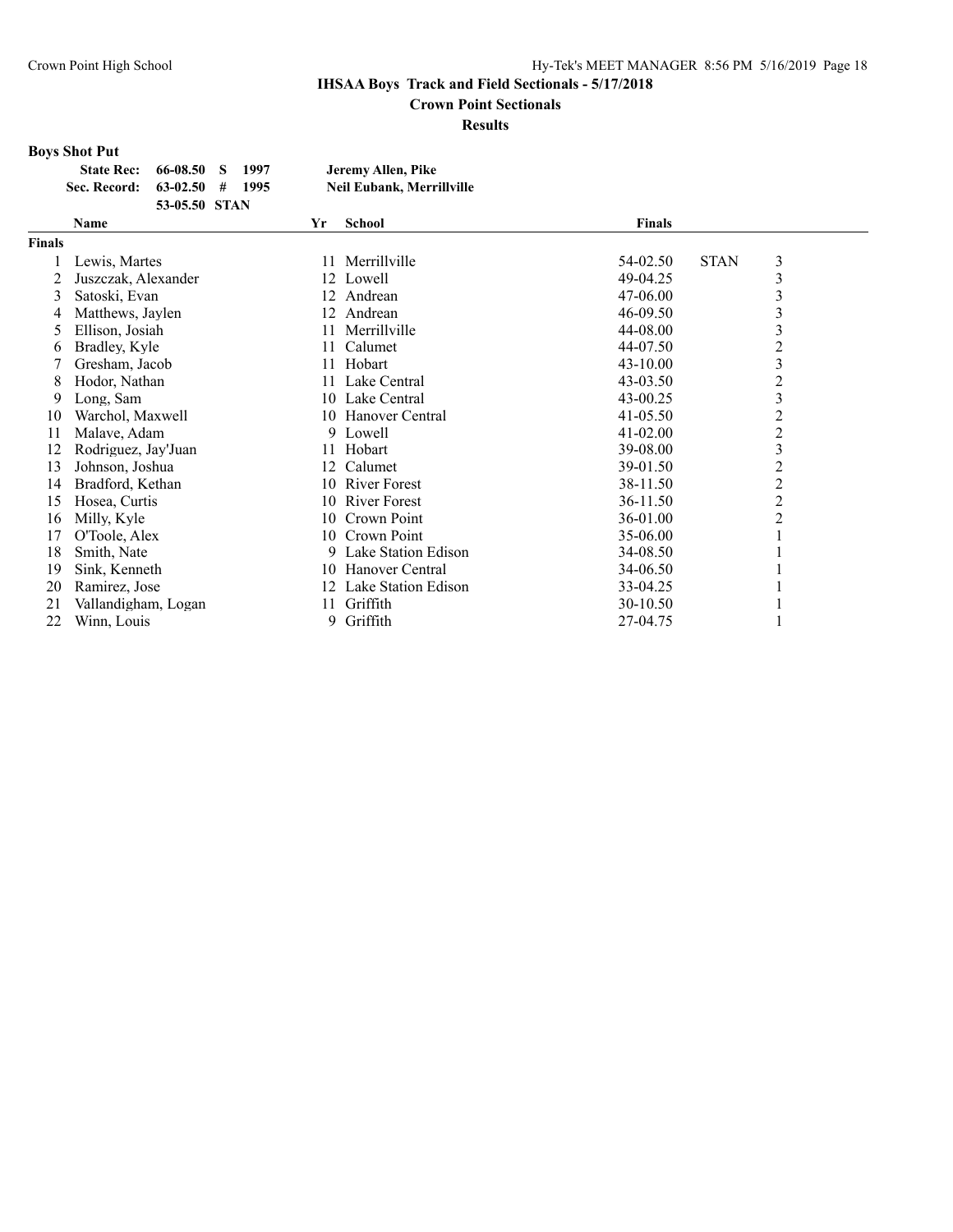**Crown Point Sectionals**

**Results**

## **Boys Discus Throw**

| <b>State Rec:</b> | 217-01 S        | -1993 | John Schulte, Hanover Central |
|-------------------|-----------------|-------|-------------------------------|
| Sec. Record:      | $200-00$ # 1993 |       | John Schulte, Hanover Central |
|                   | 159-10 STAN     |       |                               |

|        | Name                | Yr | <b>School</b>          | <b>Finals</b> |                         |  |
|--------|---------------------|----|------------------------|---------------|-------------------------|--|
| Finals |                     |    |                        |               |                         |  |
|        | Juszczak, Alexander |    | 12 Lowell              | 148-01.00     | 3                       |  |
|        | Gray, Daijon        |    | 12 Merrillville        | 142-04.00     | $\overline{\mathbf{3}}$ |  |
| 3      | Lewis, Martes       | 11 | Merrillville           | 141-01.00     | $\mathfrak{Z}$          |  |
|        | Bradley, Kyle       | 11 | Calumet                | 139-11.00     | $\overline{c}$          |  |
| 5      | Long, Sam           |    | 10 Lake Central        | 125-09.00     | $\mathfrak{Z}$          |  |
| 6      | Rodriguez, Jay'Juan |    | 11 Hobart              | 115-07.00     | 3                       |  |
|        | Warchol, Maxwell    |    | 10 Hanover Central     | 115-06.00     | $\overline{2}$          |  |
| 8      | Juszczak, Andrew    |    | 9 Lowell               | 113-06.00     | 3                       |  |
| 9      | Milly, Kyle         |    | 10 Crown Point         | 112-03.00     | 3                       |  |
| 10     | Bryd, Bishop        | 11 | Andrean                | 111-11.00     | $\overline{2}$          |  |
| 11     | Warren, Adam        | 11 | Andrean                | 107-00.00     | $\overline{2}$          |  |
| 12     | Pitlik, Noah        |    | 11 Crown Point         | 104-03.00     | $\overline{2}$          |  |
| 13     | Pinarski, Ethan     |    | 11 Lake Central        | 103-03.00     | $\overline{2}$          |  |
| 14     | Sink, Kenneth       |    | 10 Hanover Central     | 100-05.00     | $\overline{2}$          |  |
| 15     | Perez, Juan         |    | 9 Lake Station Edison  | 94-08.00      |                         |  |
| 16     | Bradford, Kethan    |    | 10 River Forest        | 88-09.00      |                         |  |
| 17     | Winn, Louis         | 9  | Griffith               | 80-07.00      |                         |  |
| 18     | King, Mylze         | 11 | Calumet                | 78-04.00      |                         |  |
| 19     | Fragoso, Edward     |    | 10 Lake Station Edison | 74-06.00      |                         |  |
| 20     | Vallandigham, Logan | 11 | Griffith               | 72-11.00      |                         |  |
|        | Salazar, Max        |    | 12 Hobart              | ND            | 3                       |  |
|        | Almaraz, Jorge      |    | 10 River Forest        | ND            | 2                       |  |